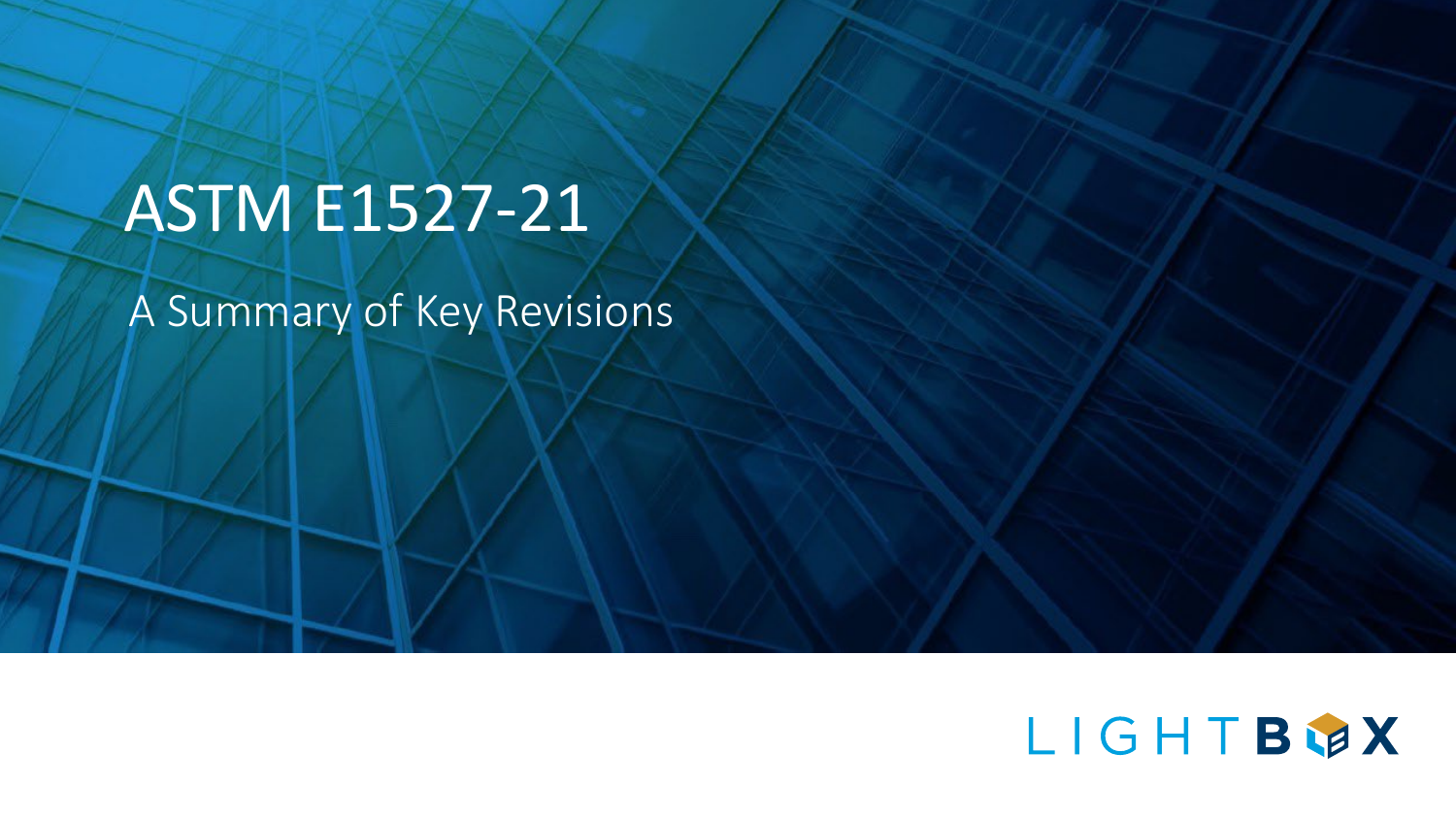

## **Agenda**

- Introduction
- Key Revisions\*
- Next Steps

*\* In this presentation, we feature potentially important revisions. Not every revision is or can be included. EPs are strongly encouraged to review the entire revised standard practice and form your own opinions about potential impacts, if any, to your project scopes, workflow and deliverables.*

LIGHTBWX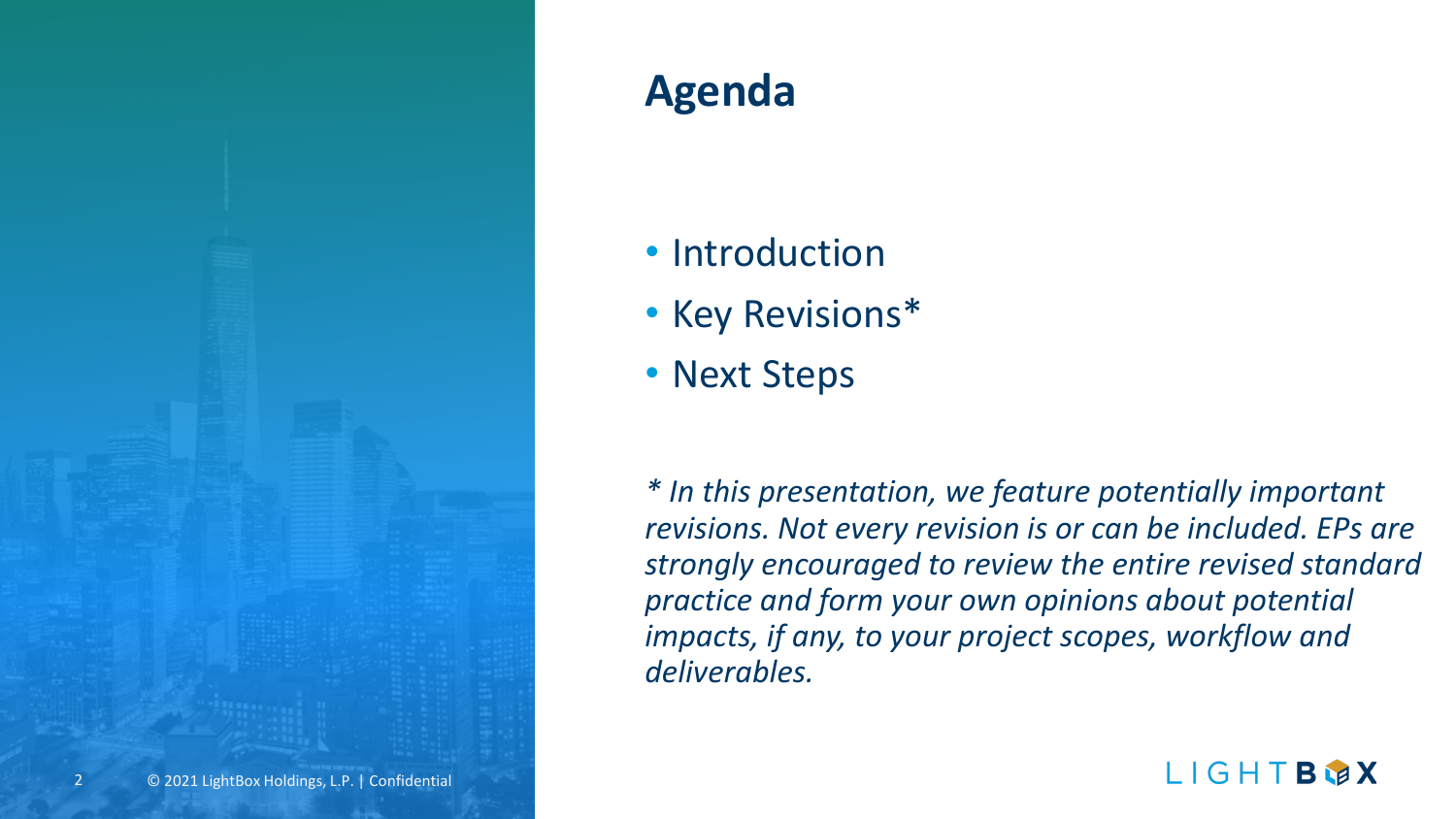

### **Introduction**

- E1527-21 published November 2021
- EPA adoption likely as soon as late spring
- EP transition from E1527-13 to -21 underway

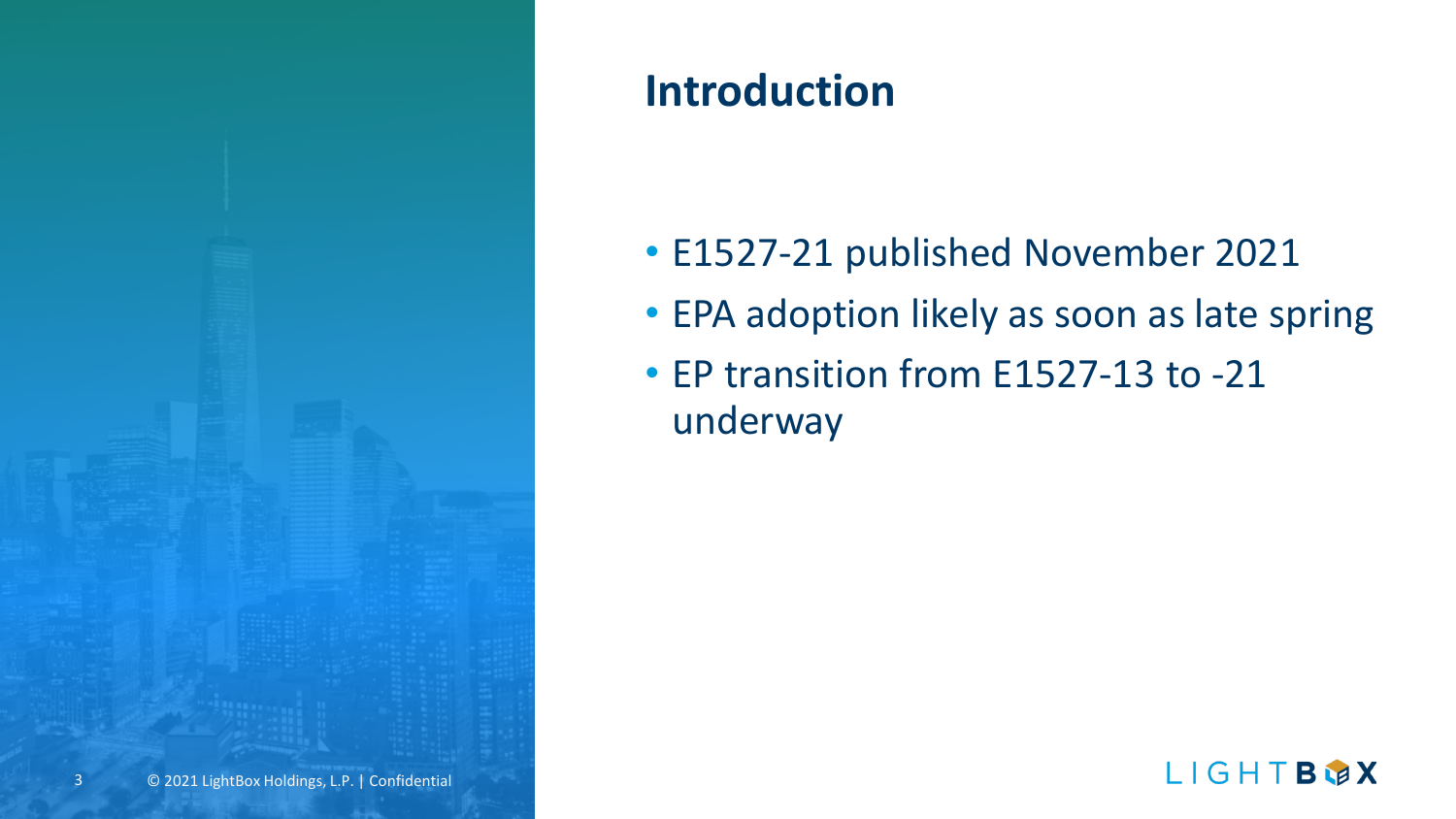### **Key Revisions**

- About those revisions…
	- In general
	- But the redline will save us! Right? The "Revision Guide"
	- Reviewing and applying E1527-21, how much higher do you need to "raise the bar"?
- Let's take a quick look at how the revisions might impact…
	- Project Scoping
	- Records Research
	- Site Reconnaissance
	- Reporting

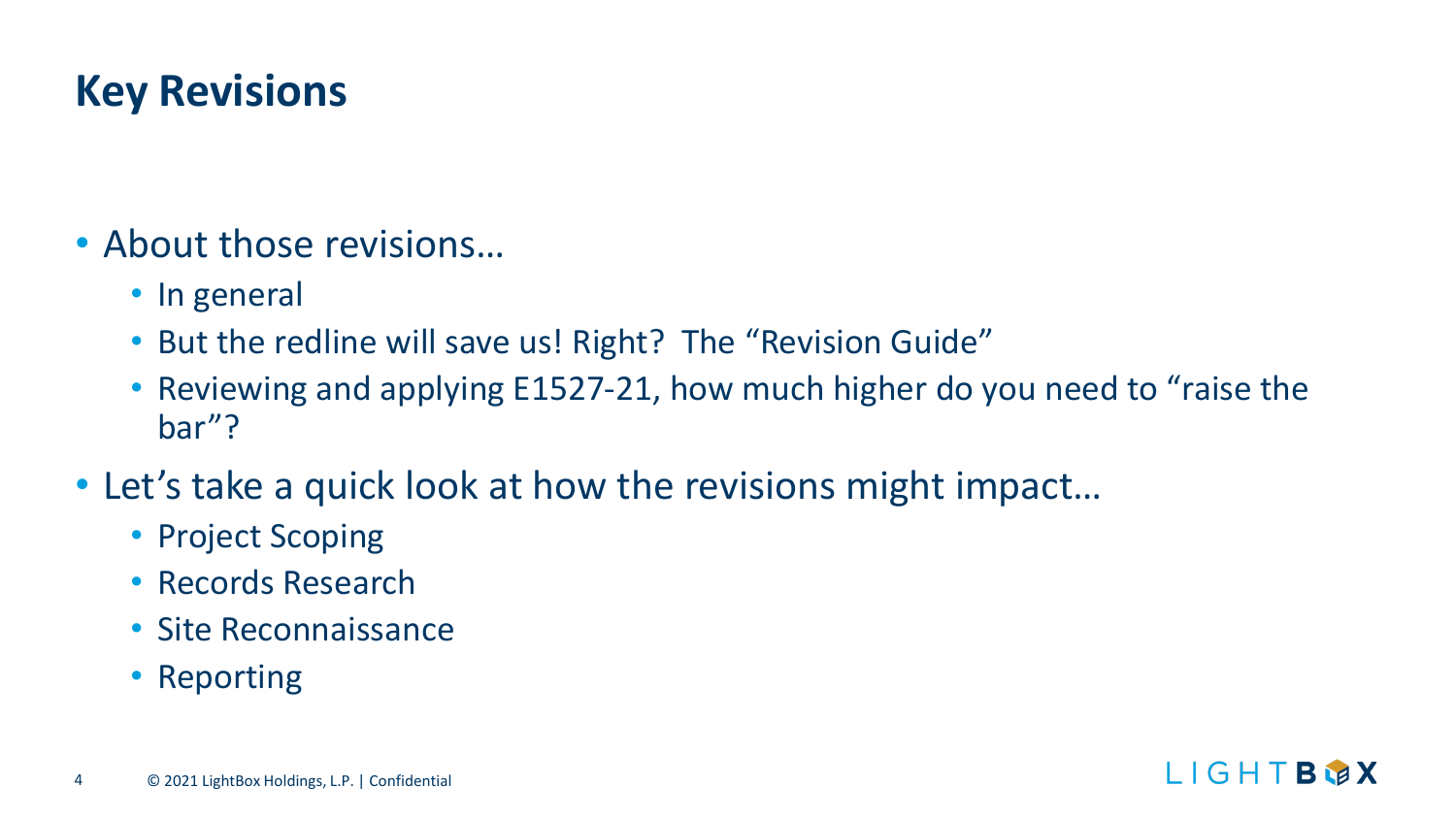### **Project Scoping**

- EP Role as planner, supervisor and interpreter (7.5.1)
	- Planner: interviews, site reconnaissance
	- Supervisor: team has sufficient education, training, and experience
	- Interpreter: forms the basis of the findings, opinions, and conclusions in the report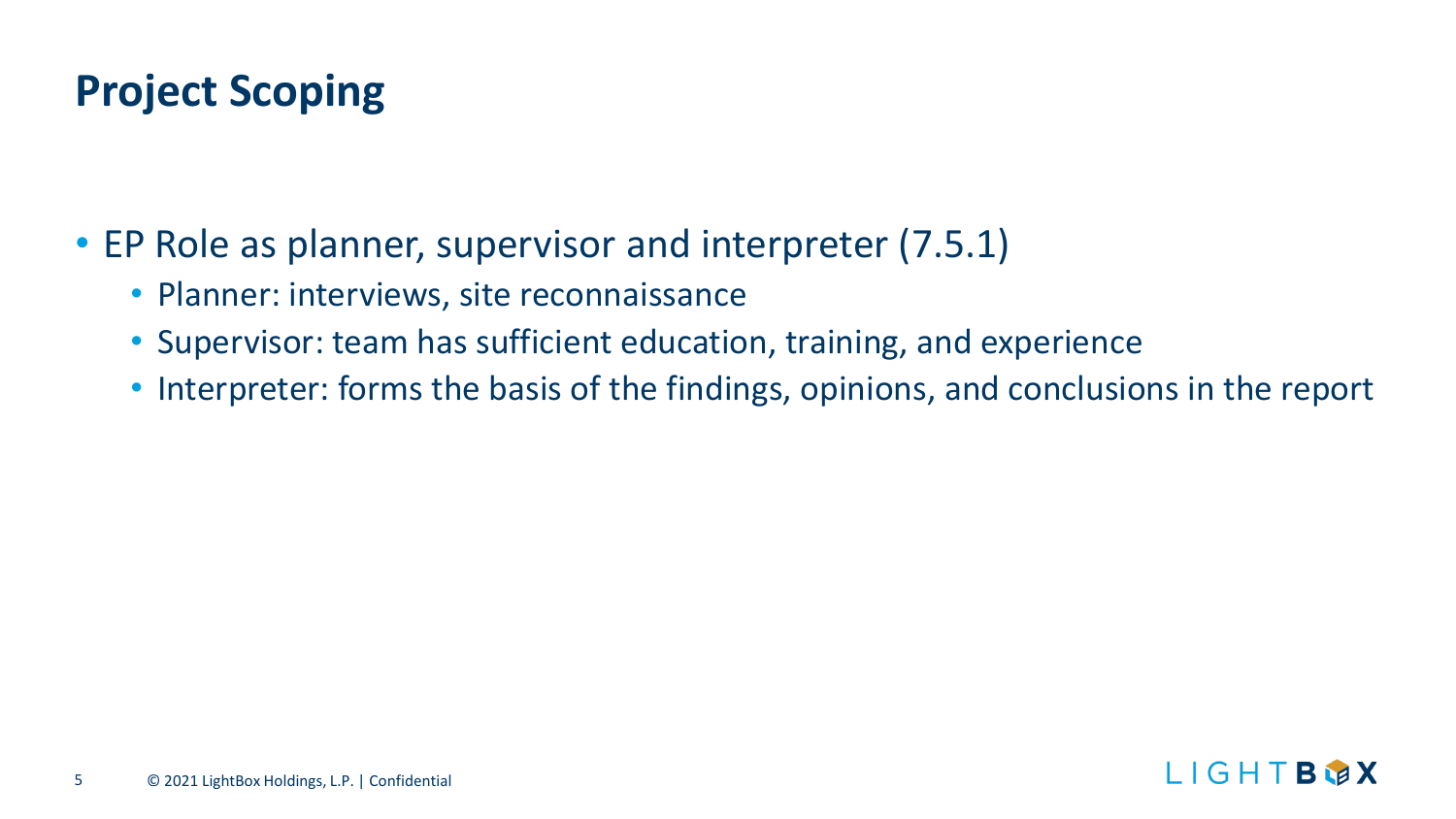**Black** = final text in E1527-21 *Italics* = defined terms in E1527-21 **Underline** = added by EDR for emphasis **Blue** = deleted text that appeared in E1527-13

LIGHTBWX

### 7.5 *Who May Conduct a Phase I Environmental Site Assessment*

7.5.1 *Environmental Professional's Duties*—The *environmental site assessment* must be conducted by the an *environmental professional* or conducted under the supervision or responsible charge of an *environmental professional*. The *environmental professional* shall be involved in planning the *interviews* and the *site reconnaissance* if not conducted by the *environmental professional.* The person performing the *interviews* and *site reconnaissance* shall be performed by a person possessing shall possess sufficient education, training, and experience necessary to conduct the site reconnaissance and interviews in accordance with this practice, and having to assess the nature, history, and setting of the *subject property*, and have the ability to identify issues relevant to *recognized environmental conditions* in connection with the *subject property*. At a minimum, The *environmental professional* must be involved in planning the site reconnaissance and interviews shall review and interpretation of information upon which the report is based shall be performed by the environmental professional interpret the information used to form the basis of the findings, opinions, and conclusions in the *report*.

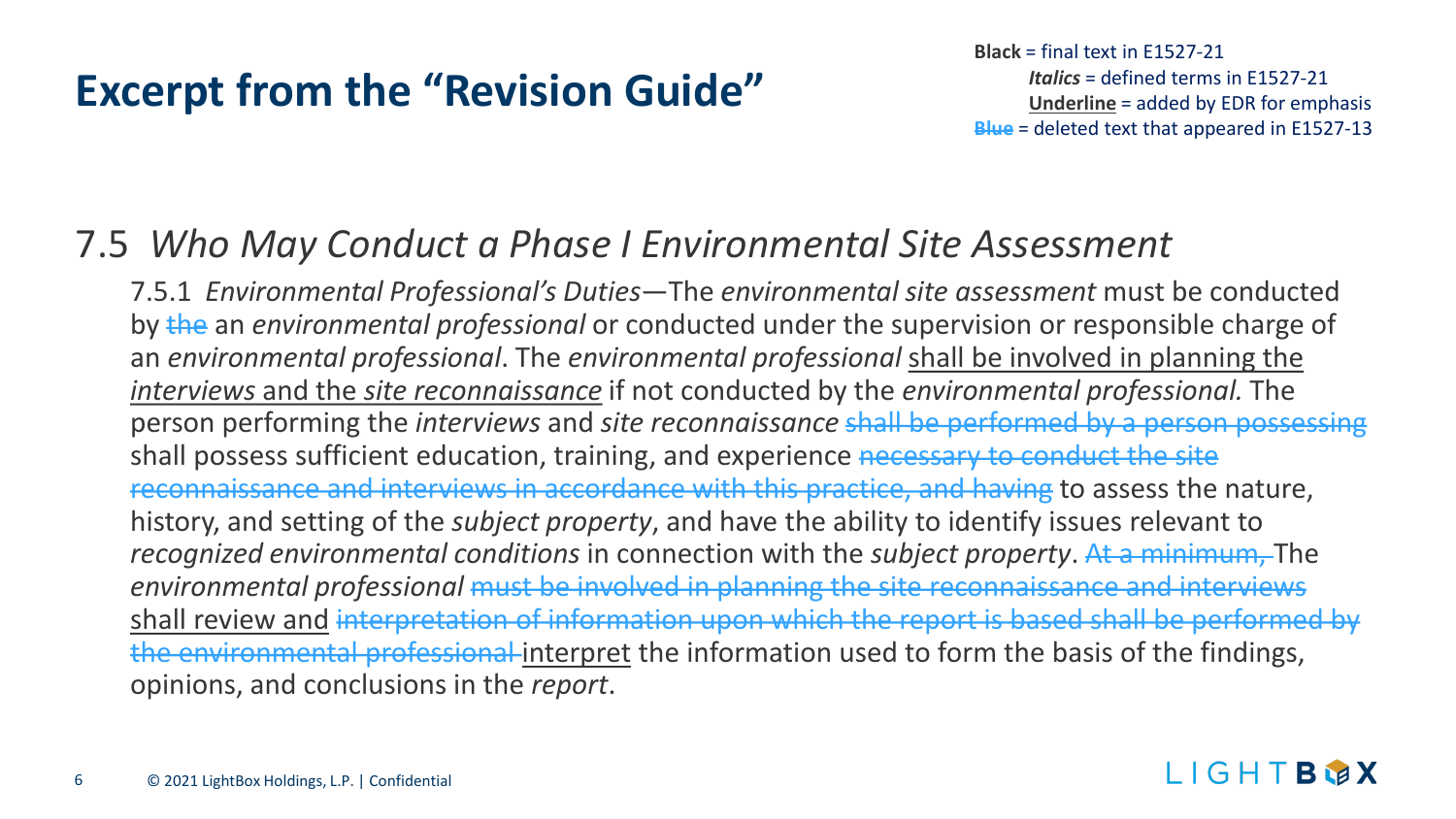### **Project Scoping**

- Revisions or additions to ASTM Non-scope Considerations (13.1.5, X6)
	- Asbestos, PCBs
	- Emerging Contaminants, PFAS

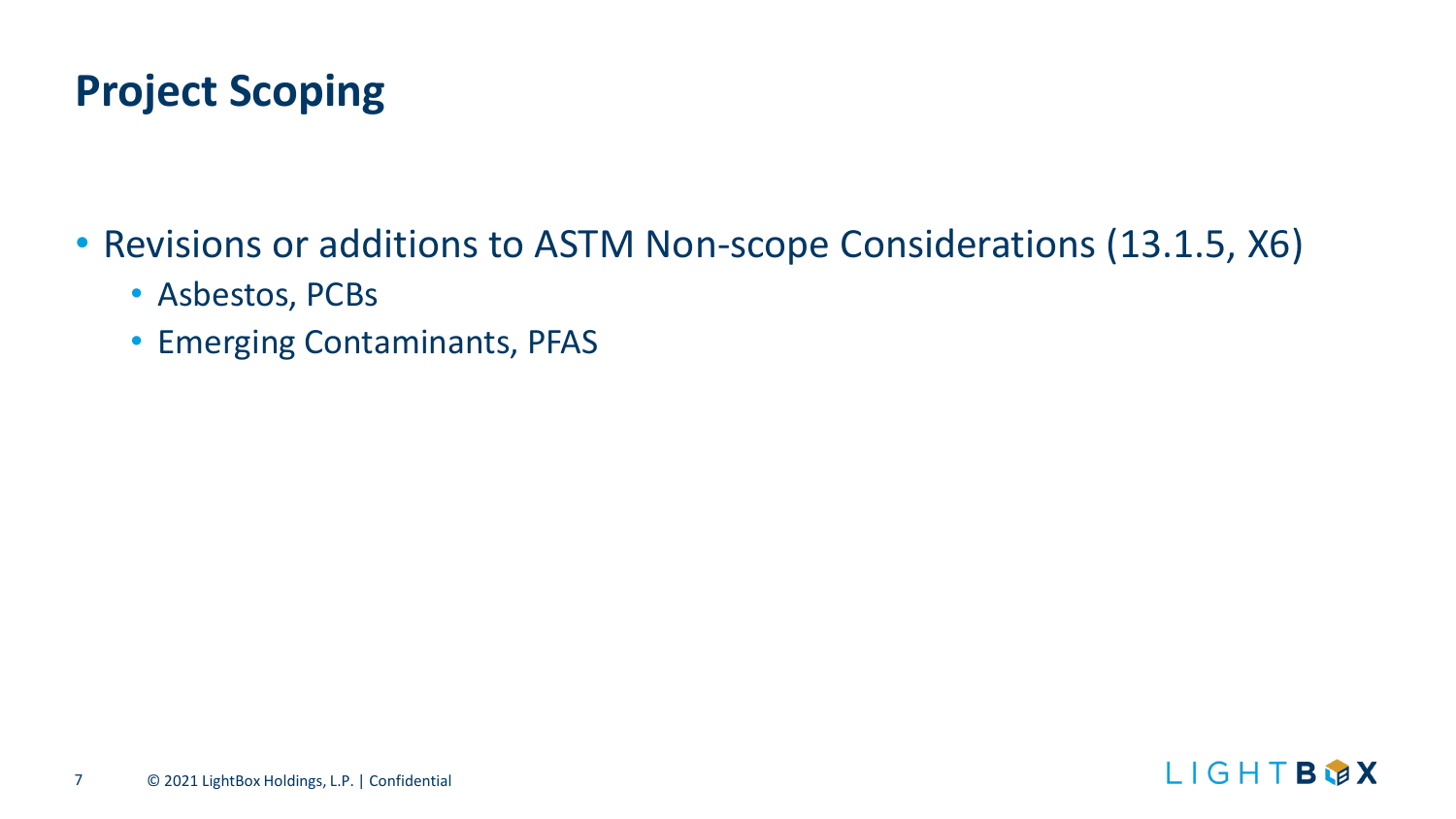**Black** = final text in E1527-21 *Italics* = defined terms in E1527-21 **Underline** = added by EDR for emphasis New = entirely new or significant rewrite of E1527-13 **Blue** = deleted text that appeared in E1527-13

LIGHTBWX

- 13.1.5.1 Asbestos-containing building materials unrelated to *releases* into the *environment*,
- 13.1.5.2 Biological agents,
- 13.1.5.3 Cultural and historical resources,
- 13.1.5.4 Ecological resources,
- 13.1.5.5 Endangered species,
- 13.1.5.6 Health and safety,
- 13.1.5.7 Indoor air quality unrelated to *releases* of *hazardous substances* or *petroleum products* into the *environment*,
- 13.1.5.8 Industrial hygiene,
- 13.1.5.9 Lead-based paint unrelated to *releases* into the *environment*,
- 13.1.5.10 Lead in drinking water,
- 13.1.5.11 Mold or microbial growth conditions,
- New 13.1.5.12 PCB-containing building materials (for example, interior fluorescent light ballasts, paint, and caulk),
- 13.1.5.13 Naturally-occurring radon,
- 13.1.5.14 Regulatory compliance, and
- New 13.1.5.15 Substances not defined as *hazardous substances* (including some substances sometimes generally referred<br>to as emerging contaminants) unless or until such substances are classified as a CERCLA *hazardous subs*
- 13.1.5.16 Wetlands.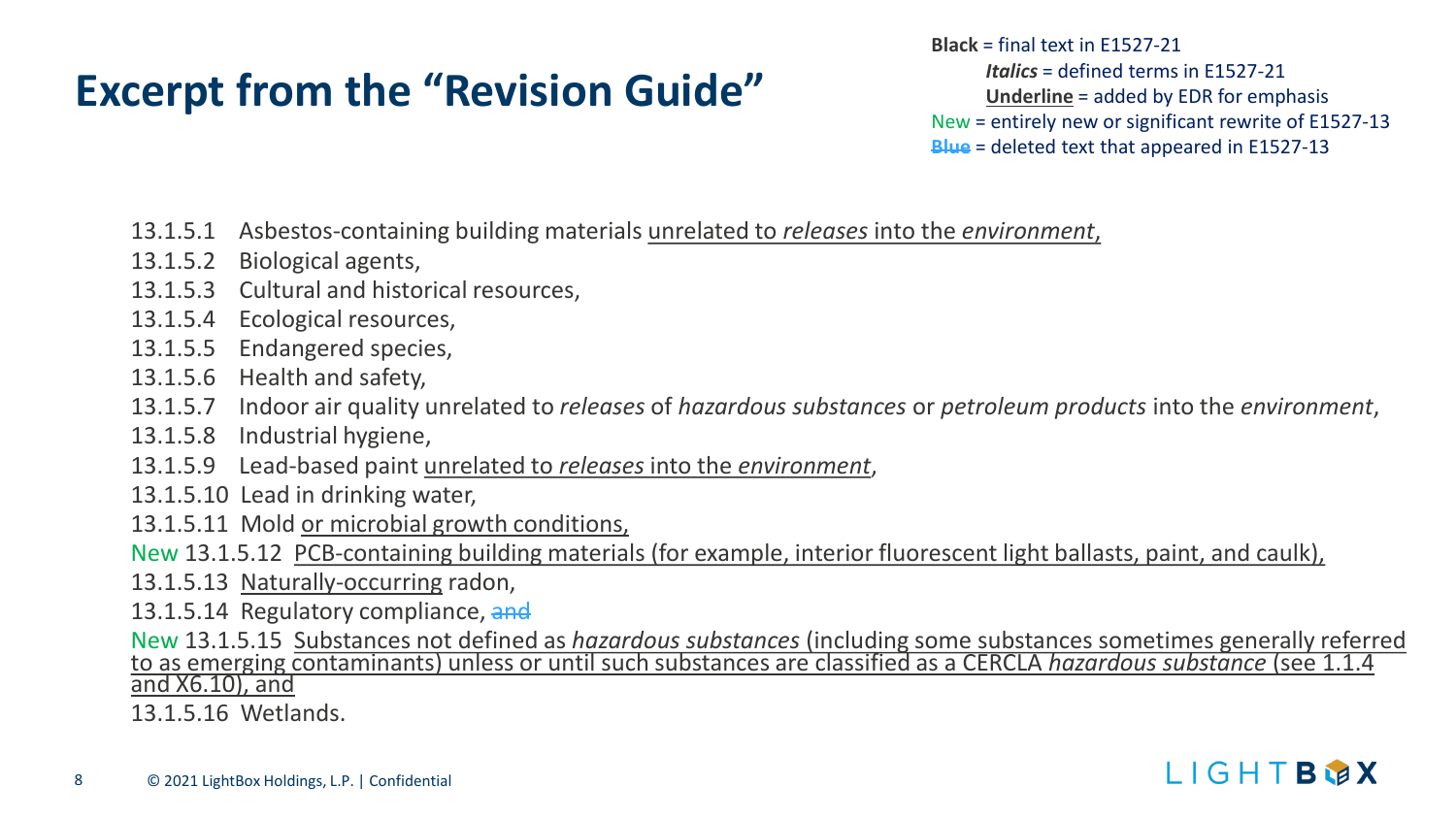### **Project Scoping**

- Liens/AULs (7.1, 5.1, 5.4, 5.5, 6.2, 3.2.2, 3.2.67)
	- Still a user responsibility
	- AULS vs. PULS
		- 3.2.2 *activity and use limitations*, n—legal or physical restrictions or limitations on the use of, or access to, a site or facility: (1) to reduce or eliminate potential exposure to *hazardous substances* or *petroleum products* in the soil, soil vapor, groundwater, and/or surface water on a *property* or (2) to prevent activities that could interfere with the effectiveness of a response action, in order to ensure maintenance of a condition of no significant risk to public health or the environment…may include *institutional* and/or *engineering controls…*
		- 3.2.67 *property use limitation*, n—limitation or restriction on current or future use of a *property* in connection with a response to a *release*, in accordance with the applicable regulatory authority or authorities that allows *hazardous substances* or *petroleum products* to remain in place at concentrations exceeding unrestricted use criteria.
	- Method 2, title search information reports "back to 1980"

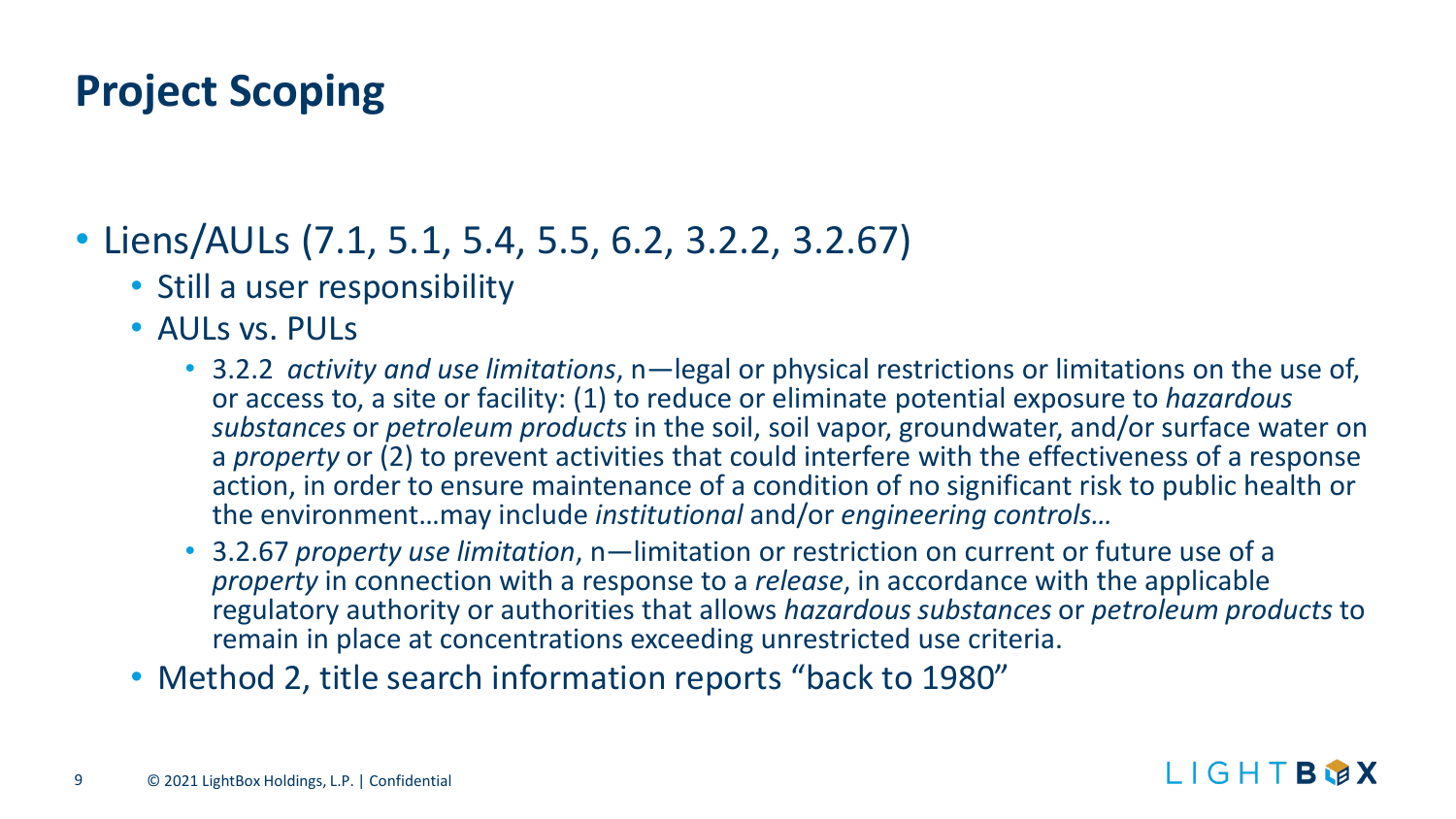# **Excerpt from the "Revision Guide"** Black = final text in E1527-21

*Italics* = defined terms in E1527-21 New = entirely new or significant rewrite of E1527-13

New 6.2 *Review Land Title Records and Judicial Records for Environmental Liens and Activity and Use Limitations (AULs)*

• Significantly expanded and reorganized into two sub-sections with research methodology for *users* who may rely on the following methods:

New *6.2.1 Method 1 Transaction-Related Title Insurance Documentation Such as Preliminary Title Reports and Title Commitments* 

New *6.2.2 Method 2 Title Search Information Reports Such as Condition of Title, Title Abstracts, and AUL/Environmental Lien Reports* 

New *6.2.2.1 Scope of Title Search Information Reports*

…Title search information reports shall review *land title records* for documents recorded between 1980 and the present…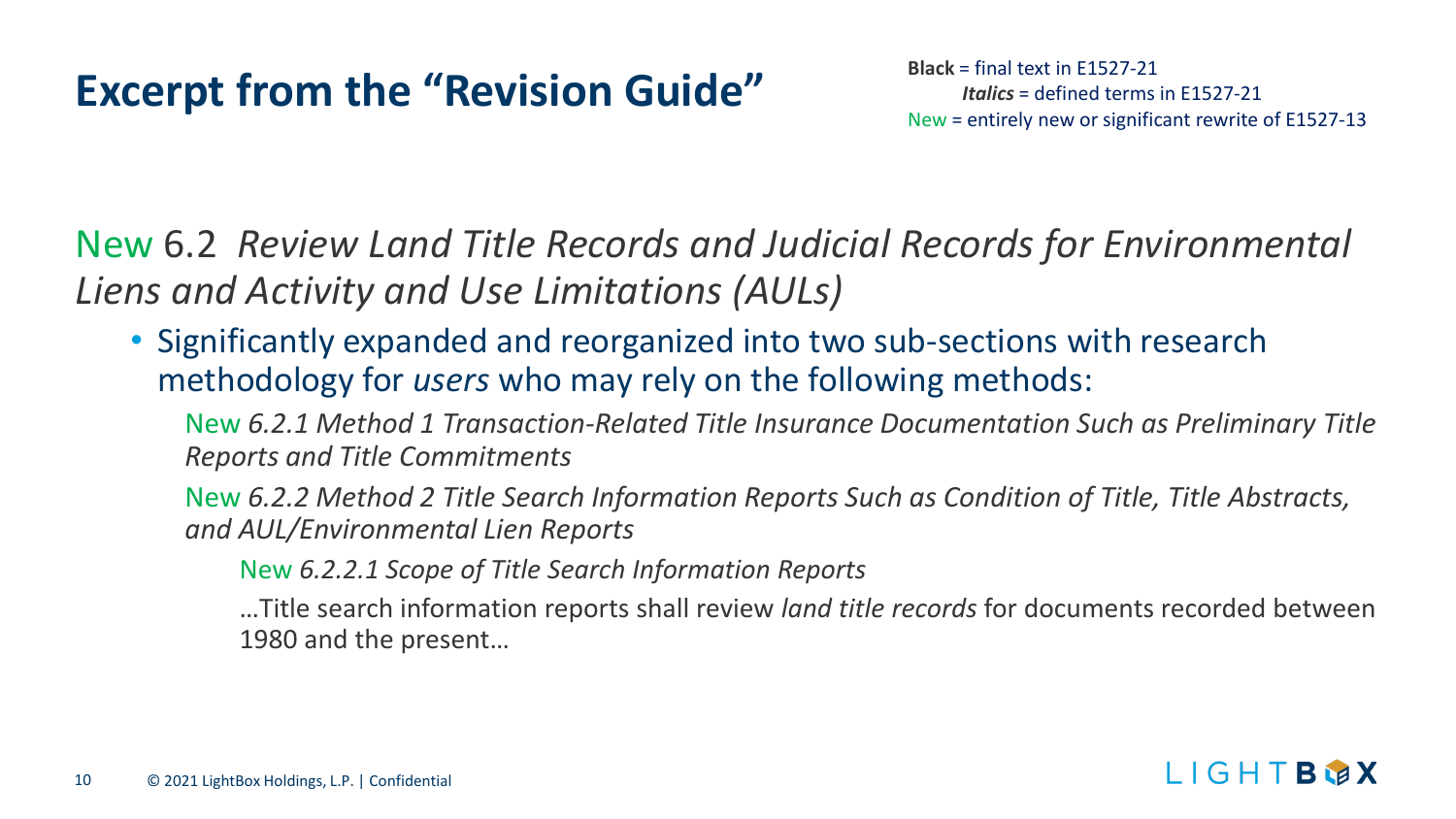### **Records Research**

- Physical Setting (8.2.1, Table 1)
	- Current topo or USGS 7.5 Minute Series (or equivalent)
	- Agency file review info, document in report if reviewed
	- Other discretionary sources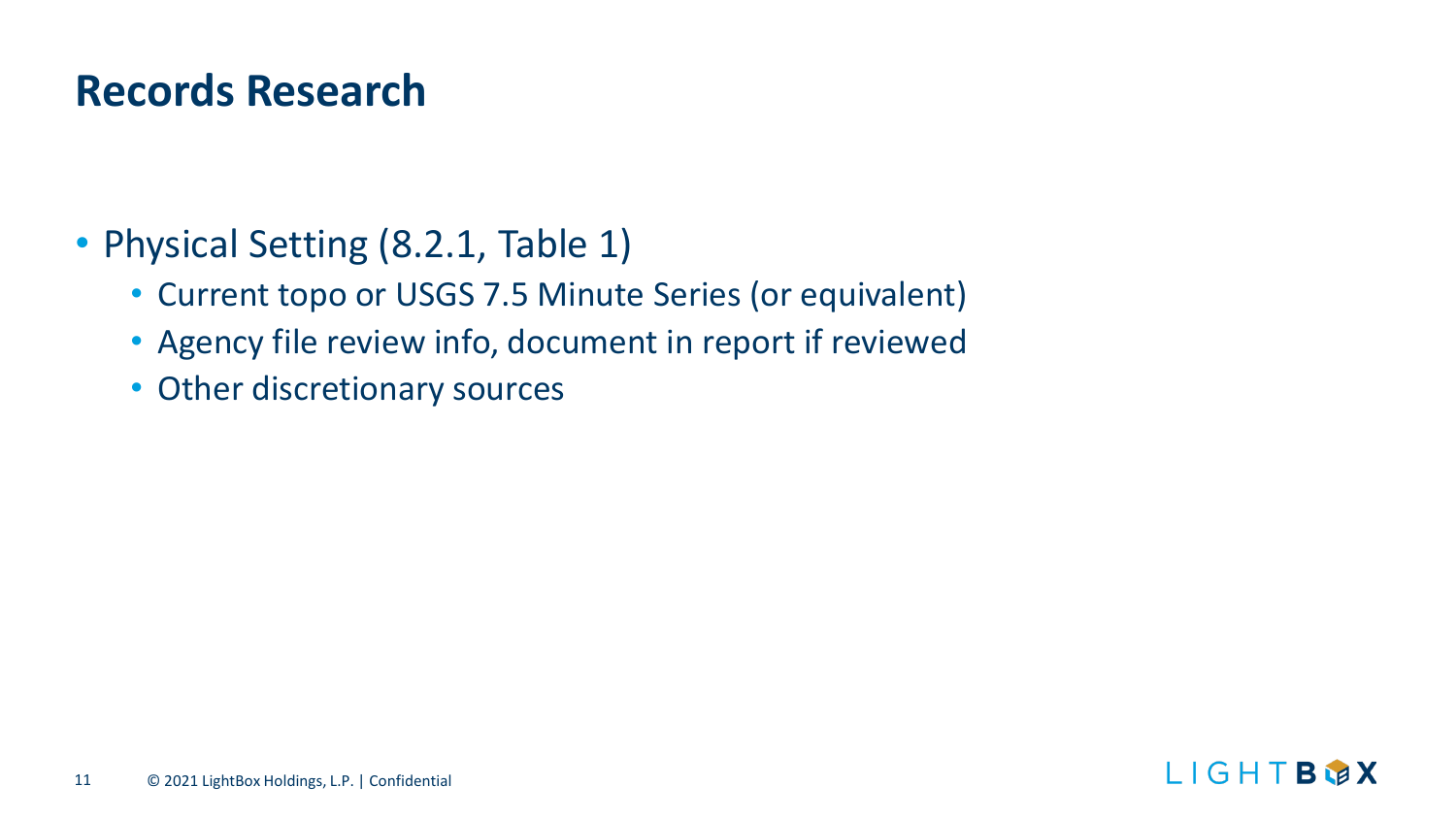**Black** = final text in E1527-21 *Italics* = defined terms in E1527-21 **Underline** = added by EDR for emphasis **Blue** = deleted text that appeared in E1527-13 Moved = new location/numbering for text blocks in E1527-13

Moved 8.2.1 *Physical Setting Resources*— A current USGS 7.5 Minute topographic map (or equivalent) (current USGS Topo or historical 7.5-Minute Topographic Series) showing the area on which the *subject property* is located shall be reviewed. It is the only standard physical setting source and the only physical setting source that is required to be obtained (and only if it is reasonably ascertainable). The map shall be displayed at an appropriate scale, such that the contour labels are visible and the topography can be visualized. Site-specific physical setting information obtained pursuant to agency file reviews set forth in 8.2.3 shall also be reviewed. One or more additional physical setting resources may be obtained at the discretion of the *environmental professional*. Because such sources provide information about the geologic, hydrogeologic, hydrologic, or topographic characteristics of a site, discretionary *physical setting resources* shall be sought when (1) conditions have been identified in which *hazardous substances* or *petroleum products* are likely to *migrate* to the sub*ject property* or from or within the *subject property* into the groundwater or soil and (2) more information than is provided in the current most recent *USGS 7.5 Minute Topographic Map* (or equivalent) is generally obtained, pursuant to local good commercial and customary practice in initial *environmental site assessments* for the type of *commercial real estate transaction* involved, in order to assess the impact of such *migration* on *recognized environmental conditions* in connection with the *subject property* (Table 1).

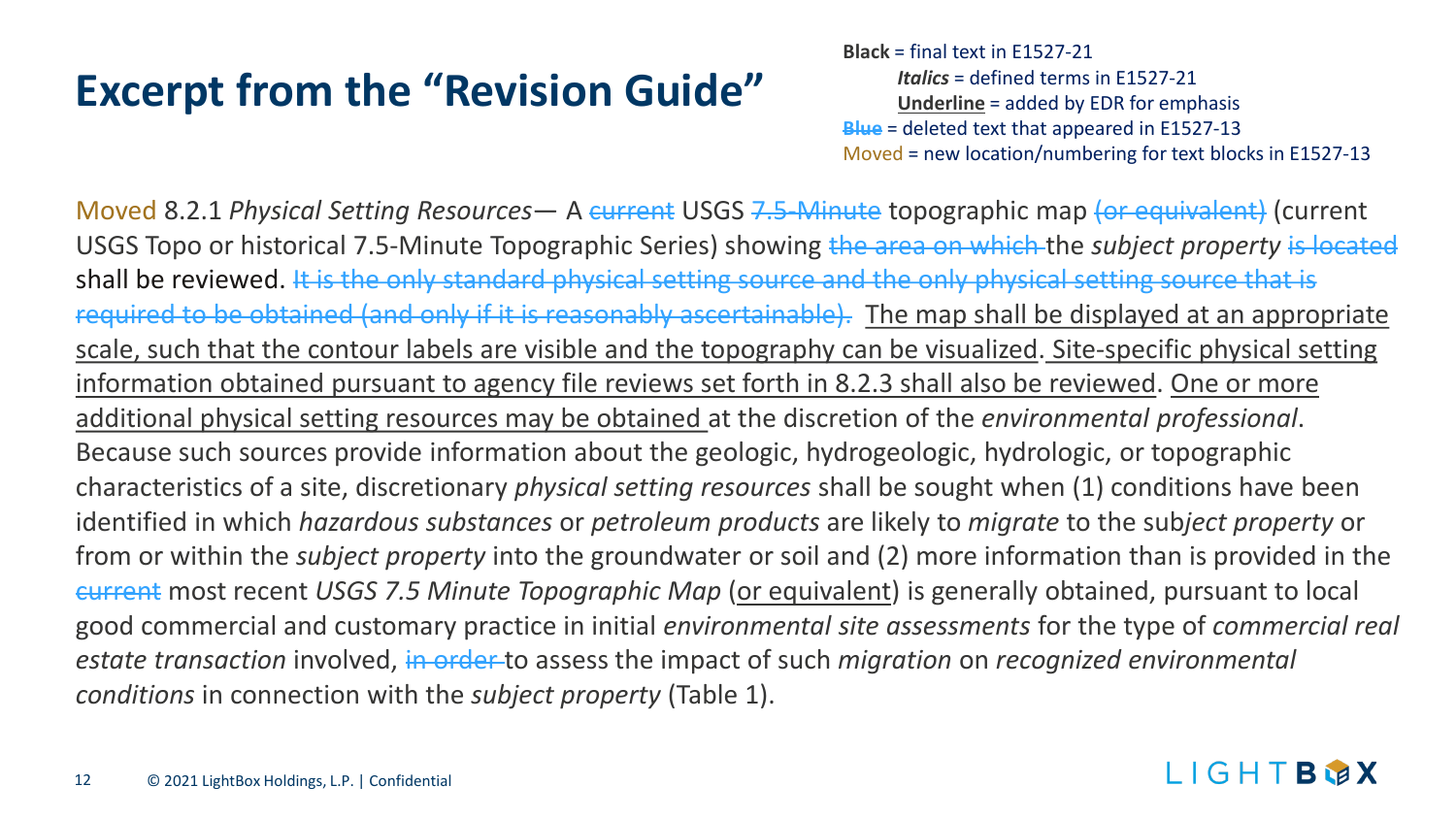**Black** = final text in E1527-21 *Italics* = defined terms in E1527-21 **Underline** = added by EDR for emphasis **Blue** = deleted text that appeared in E1527-13 New = entirely new or significant rewrite of E1527-13 Moved = new location/numbering for text blocks in E1527-13

### • Physical Setting Resources Table

#### Moved **TABLE 1 Mandatory** *Standard Physical Setting Resources*

USGS Current Most recent 7.5 Minute Topographic Map (or equivalent) showing contour lines New Site-specific physical setting information obtained pursuant to agency file review

Discretionary and Non-*Standard Physical Setting Resources*

USGS and/or State Geological Survey—Groundwater Maps

USGS and/or State Geological Survey—Bedrock Geology Maps

USGS and/or State Geological Survey—Surficial Geology Maps

Soil Conservation Service—Soil Maps

National Cooperative Soil Survey - Soil Survey Maps Other *Physical Setting Resources* that are reasonably credible (as well as *reasonably ascertainable*)

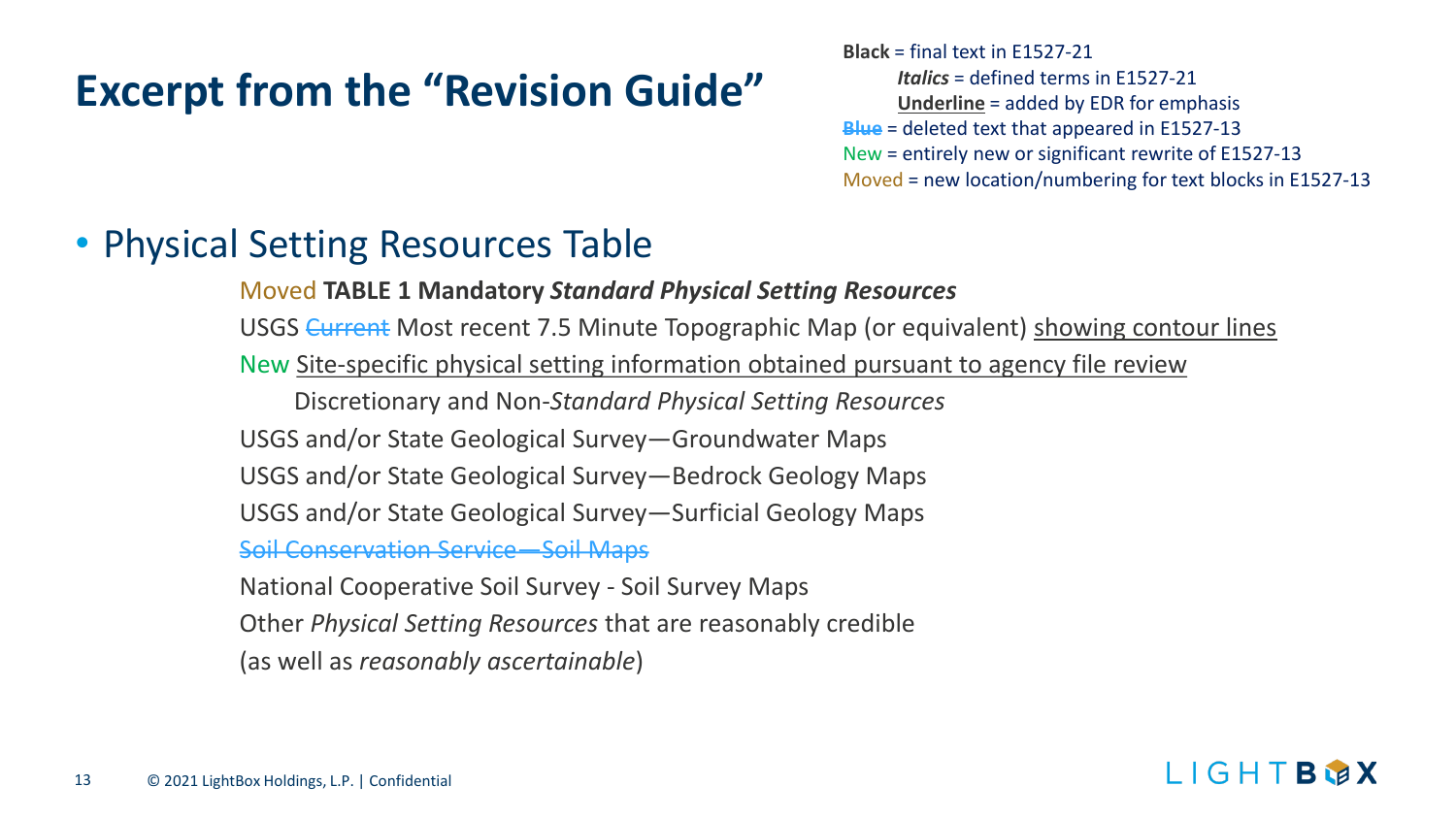### **Records Research**

- Government Agency Databases (8.2.2, Table 2)
	- Deletion/renaming of obsolete records/lists for Federal/State
	- New Footnotes LUSTs current and formerly active

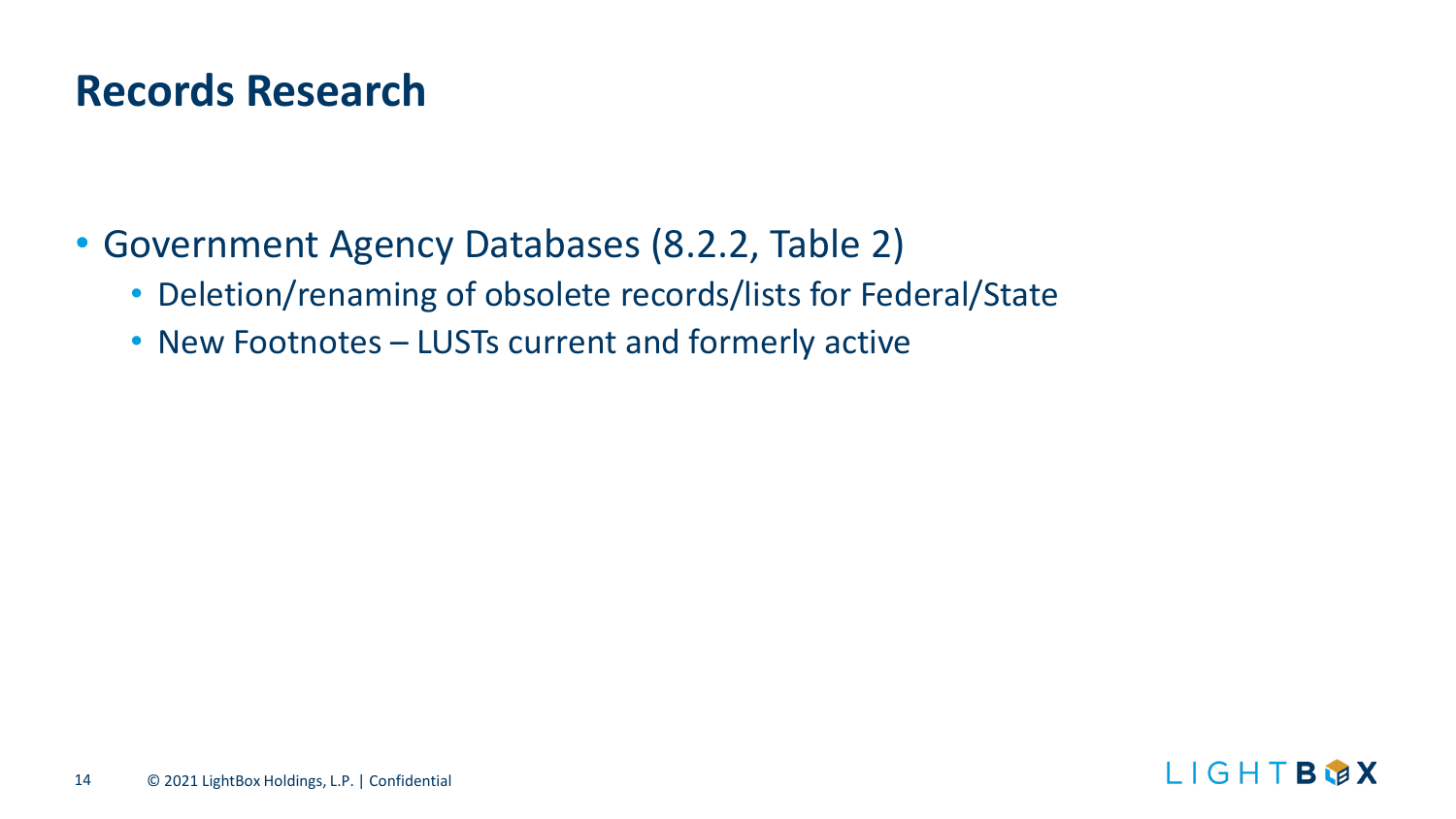# New **TABLE 2 Types of Government Records to be Reviewed**

- Added column of Common Sources
- Standard Environmental Record Sources
	- Federal, State/Tribal
		- Mostly minor clarifications
		- SEE CHART
	- Local no changes

#### New Footnotes

#### *State and Tribal Leaking Storage Tanks*

4. Records should be researched for both currently active and formerly active sites.

#### *State and Tribal Voluntary Cleanup Sites*

5. Sites where, following an initial investigation, no contamination was found, contamination was removed quickly without the need for the site to be placed on the NPL, or the contamination was not serious enough to require Federal Superfund action. This should not be interpreted as there being no contamination at the site or that other regulatory agencies, such as at the State level, have not required further action. Such sites may be listed in other environmental record resources.

| E1527-13                                                                 | E1527-21                                                                   |
|--------------------------------------------------------------------------|----------------------------------------------------------------------------|
|                                                                          |                                                                            |
| <b>Federal NPL site list</b>                                             | Lists of Federal NPL (Superfund) sites                                     |
| <b>Federal Delisted NPL site list</b>                                    | Lists of Federal Delisted NPL sites                                        |
| <b>Federal CERCLIS list</b>                                              | Lists of Federal sites subject to CERCLA removals<br>and CERCLA orders     |
| <b>Federal CERCLIS NFRAP site list</b>                                   | Lists of Federal CERCLA sites with NFRAP                                   |
| <b>Federal RCRA CORRACTS facilities list</b>                             | Lists of Federal RCRA facilities undergoing<br><b>Corrective Action</b>    |
| <b>Federal RCRA non-CORRACTS TSD facilities list</b>                     | Lists of Federal RCRA TSD facilities                                       |
| <b>Federal RCRA generators list</b>                                      | Lists of Federal RCRA generators                                           |
| Federal institutional controls/engineering<br>controls registries        | Federal institutional control/engineering control<br>registries            |
| <b>Federal ERNS list</b>                                                 | <b>Federal ERNS list</b>                                                   |
| <b>State- and tribal - equivalent NPL</b>                                | Lists of state- and tribal "Superfund" equivalent<br>sites                 |
| <b>State- and tribal - equivalent CERCLIS</b>                            | Lists of state- and tribal hazardous waste facilities                      |
| State and tribal landfill and/or solid waste<br>disposal site lists      | Lists of state and tribal landfills and solid waste<br>disposal facilities |
| State and tribal leaking storage tank lists                              | Lists of state and tribal leaking storage tanks                            |
| State and tribal registered storage tank lists                           | Lists of state and tribal registered storage tanks                         |
| State and tribal institutional control/engineering<br>control registries | State and tribal institutional control/engineering<br>control registries   |
| State and tribal voluntary cleanup sites                                 | Lists of state and tribal voluntary cleanup sites                          |
| <b>State and tribal Brownfields sites</b>                                | Lists of state and tribal brownfield sites                                 |

#### LIGHTBWX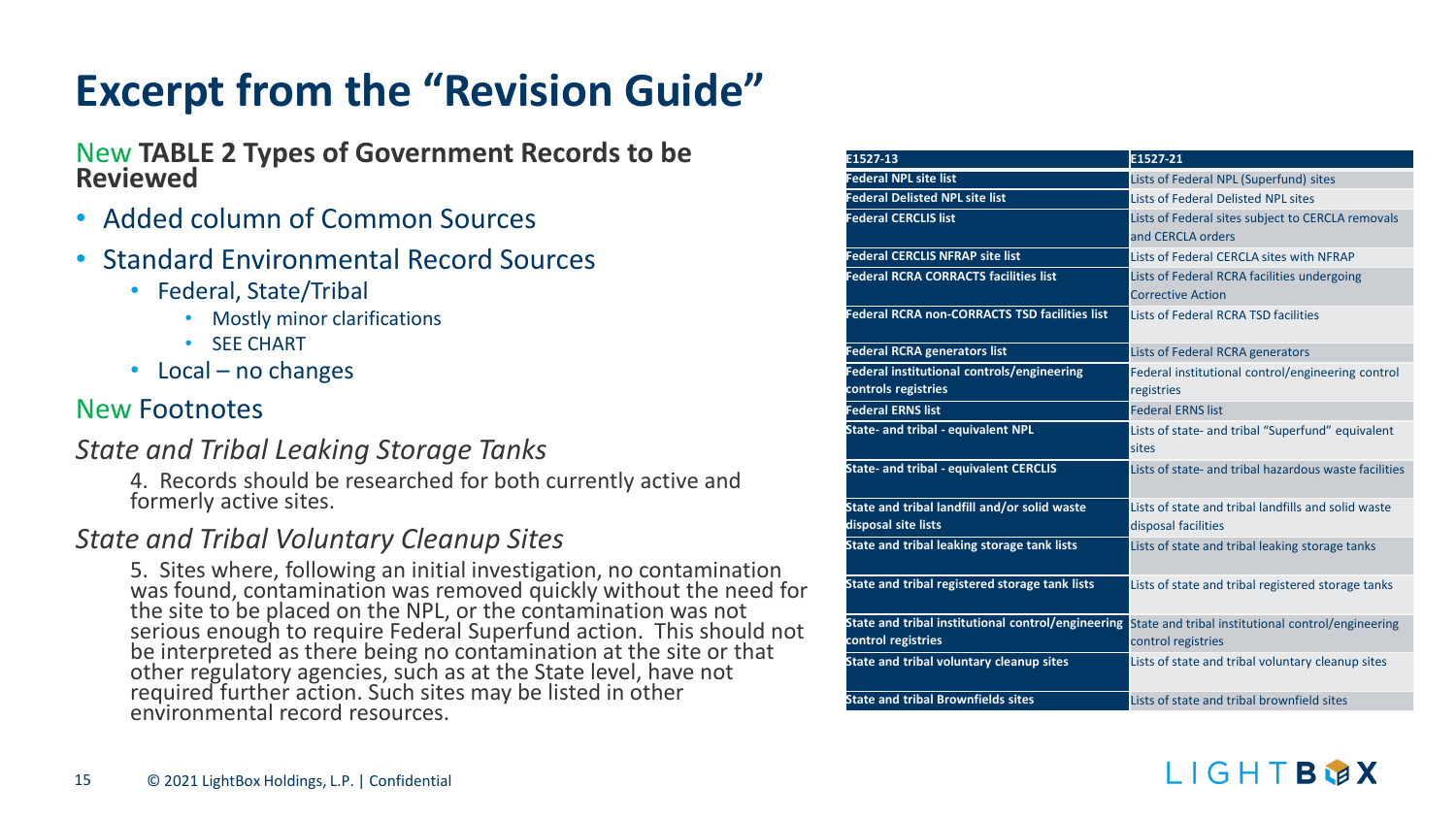### **Records Research**

- Historical Research (8.3)
	- Property Boundaries apply back through timeline
		- No change to the method for determining approximate minimum search distance… it shall be measured from the nearest subject property boundary
	- Subject Property, Adjoining Properties
		- Uses of subject property: eight standard historical resources that "…are necessary and both reasonably ascertainable and likely to be useful."
	- Uses of Adjoining Properties
		- "Big Four" Standard Resources: (1) aerial photographs (2) fire insurance maps, (3) local street directories, and (4) historical topographic maps, if reviewed for the subject property or "…indicate in the report why such a review was not conducted."

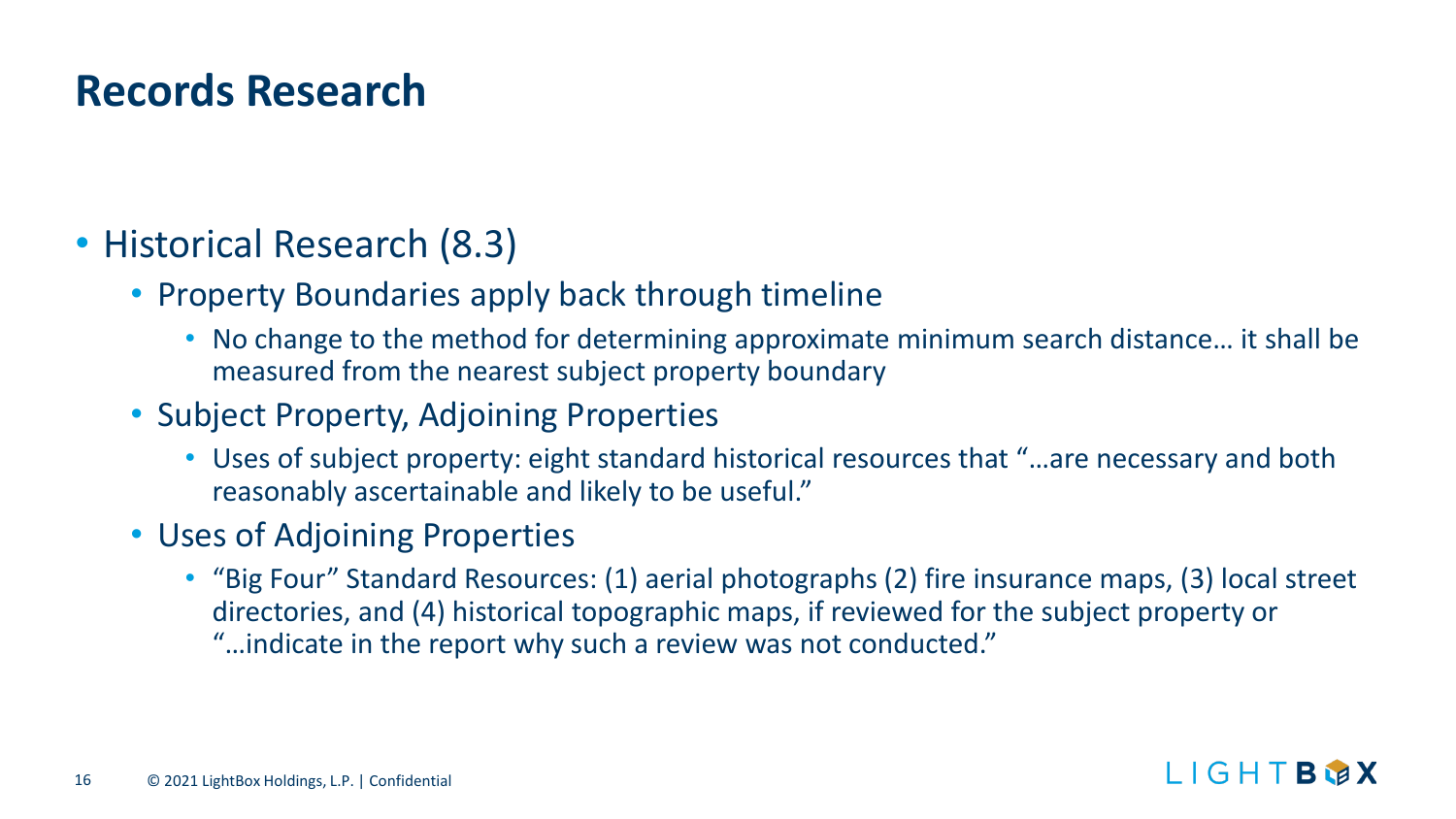**Black** = final text in E1527-21 *Italics* = defined terms in E1527-21 **Underline** = added by EDR for emphasis New = entirely new or significant rewrite of E1527-13

New 8.3.9 *Uses of the Adjoining Properties*—During research of the *subject property*, as described in 8.3.8, uses of the *adjoining properties* that are *obvious* shall be identified to evaluate the likelihood that past uses of the *adjoining properties* have led to *recognized environmental conditions* in connection with the *subject property*. The *report* shall describe identified *obvious* uses of *adjoining properties*, and indicate the earliest dates identified. This task requires reviewing the following *standard historical resources* if they have been researched for the *subject property* (see 8.3.8), provide coverage of one or more *adjoining properties*, and are likely to be useful in satisfying the objective in 8.3.1: (1) *aerial photographs* (see 8.3.4.1), (2) *fire insurance maps* (see 8.3.4.2), (3) *local street directories* (see 8.3.4.3), and (4) historical *topographic maps* (see 8.3.4.4). In cases in which any of the preceding four *standard historical resources* are not reviewed for the *adjoining properties* but they were reviewed for the *subject property*, the *environmental professional* shall indicate in the *report* why such a review was not conducted. Additional *standard historical resources* should be reviewed if, in the opinion of the *environmental professional*, such additional review is warranted to achieve the objective in 8.3.1. Factors to consider in making this determination include, but are not limited to: known hydrogeologic/geologic conditions that may indicate a high probability of *hazardous substances* or *petroleum products migrating* to the *subject property*; the extent to which information is *reasonably ascertainable*; likely to be useful; the time and cost involved in reviewing such resources (for example, reviewing *building department records* or *property tax files* for *adjoining properties* may be too time-consuming); and local good commercial and customary practice. *Other historical resources* may be used to satisfy the objective of 8.3.1 but checking *other historical resources* is not required to comply with this practice.

#### LIGHTBWX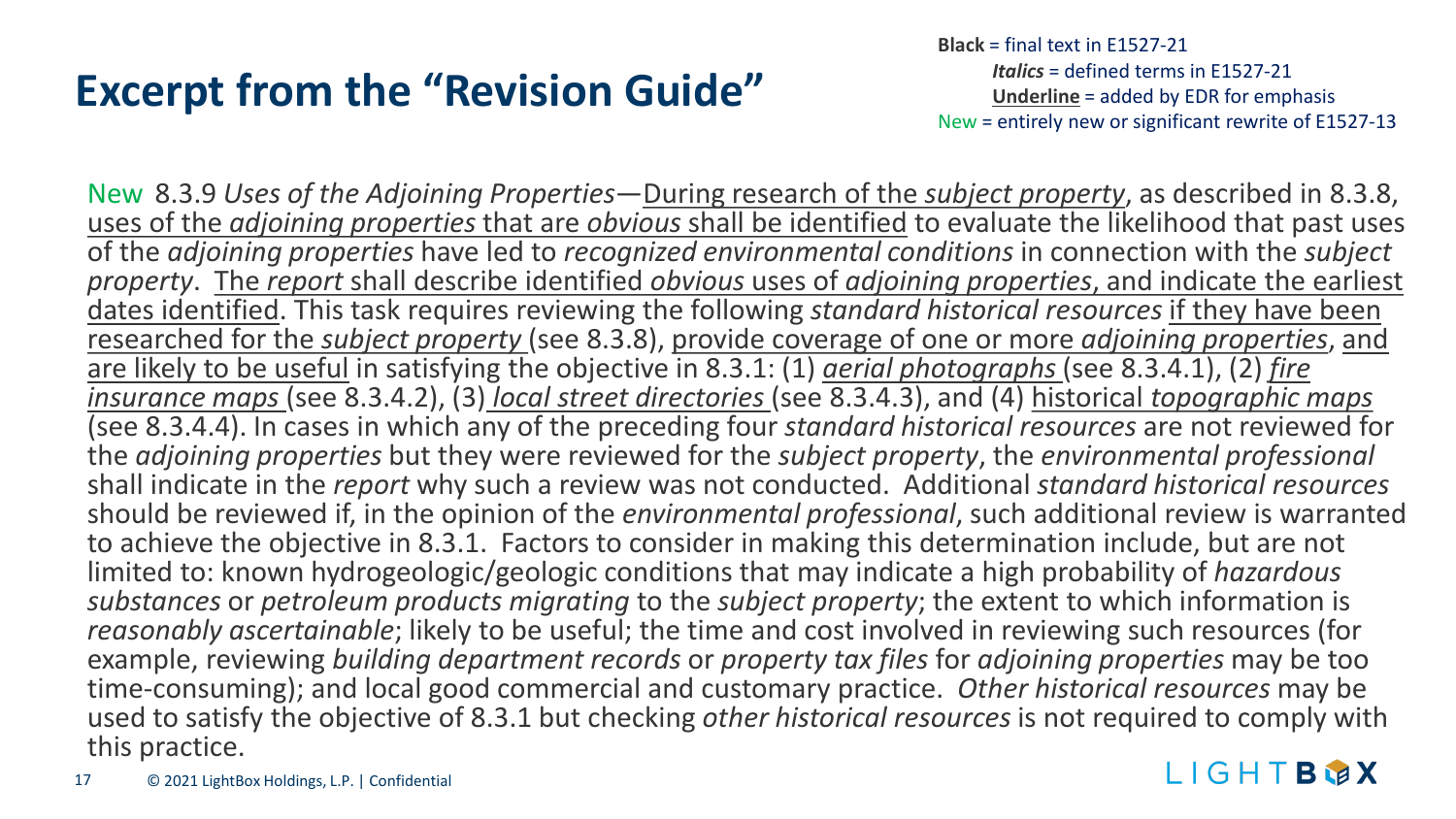### **Site Reconnaissance**

• Added "Features and Activities" to "Uses and Conditions" as subjects of the Site Recon (9.4)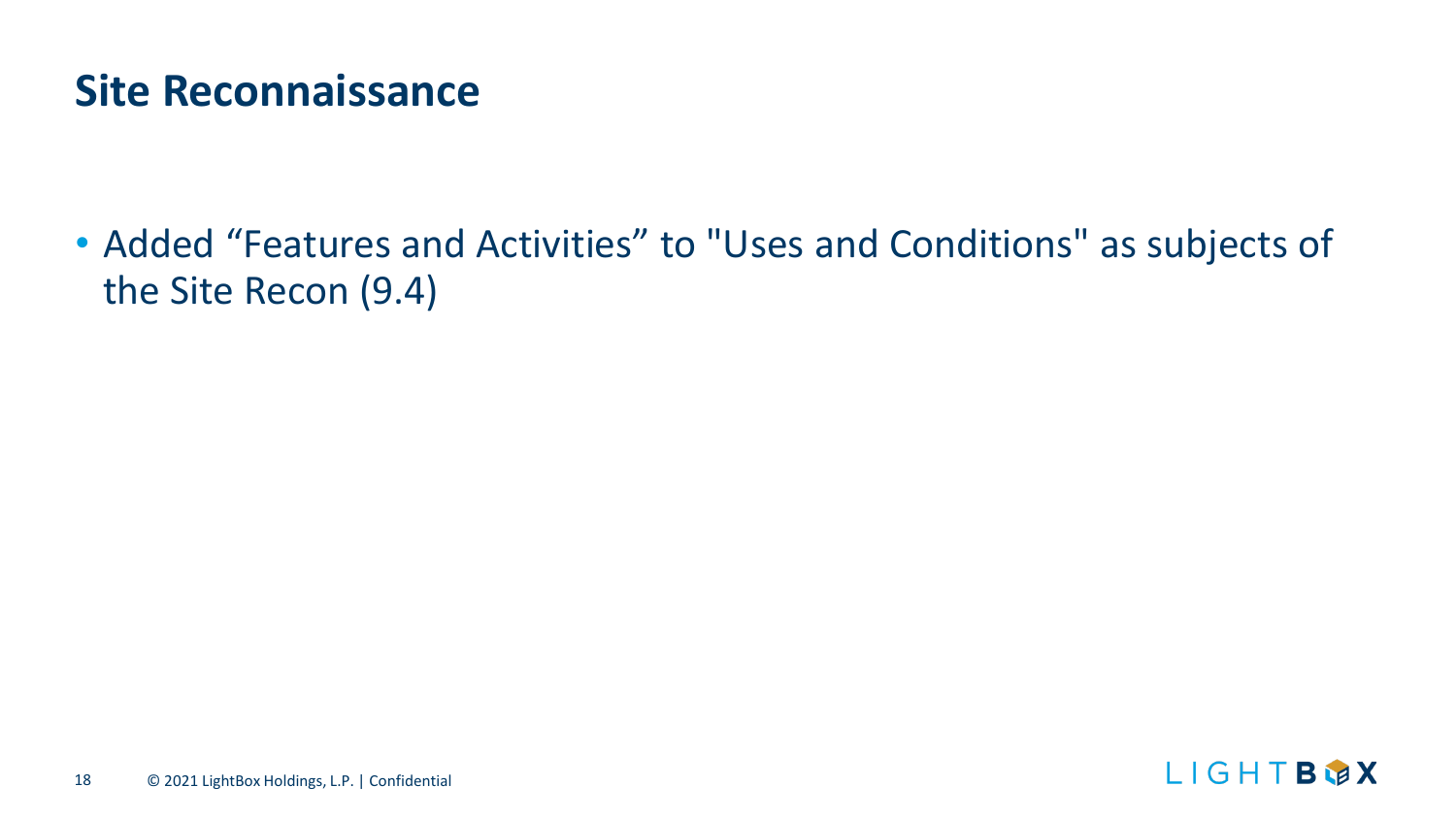### **Excerpt from the "Revision Guide"** Black = final text in E1527-21

*Italics* = defined terms in E1527-21 **Underline** = added by EDR for emphasis **Blue** = deleted text that appeared in E1527-13

9.4 *Features, Activities, Uses, and Conditions* - During the *site visit*, the *environmental professional* (or the person under the supervision or responsible charge of the<br>environmental professional) shall look for and identify the features, activities, uses, and<br>conditions specified in 9.4.1 through 9.4.28 <del>9.4</del> of the specified <u>features, activities</u>, uses, and conditions identified in, on, or at the *subject* property shall be described in the *report*. <del>to the extent specified in 9.4.1 through 9.4.4.7.</del><br>The environmental profes obligated to identify uses and conditions only to the extent and/or physically observed on a site visit, as described in this practice, or to the extent **fsee Sections 10 and 11)** Section 8) processes described in this practice. <u>If any of the specified features, activities,</u><br>uses, or conditions are not found to be present in, on, or at the *subject property*, the ental professional shall document as such in the *report*.

#### LIGHIBMX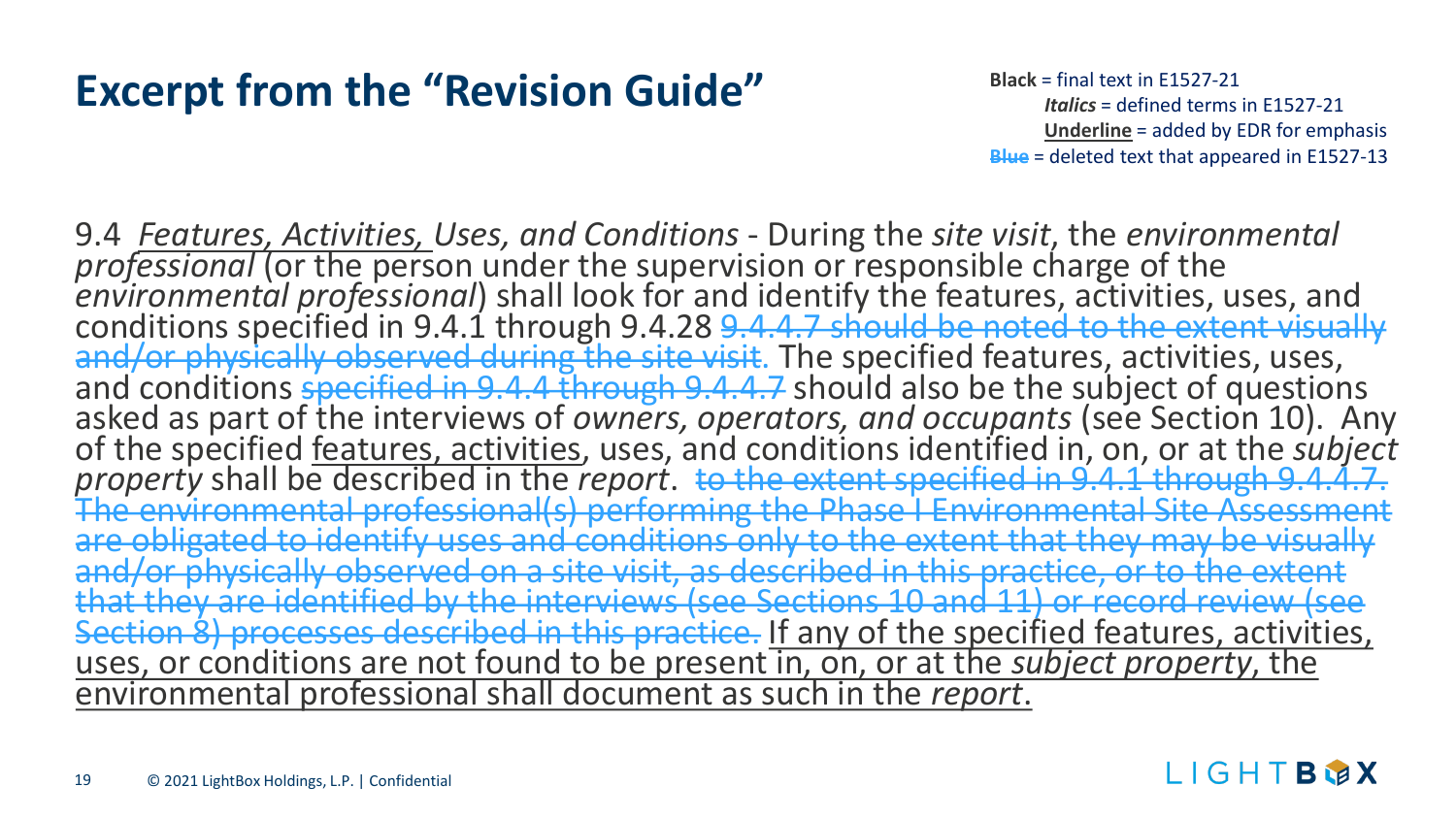### **Site Reconnaissance**

• Deleted 5-gallon "threshold" for miscellaneous hazardous substance containers (9.4.15)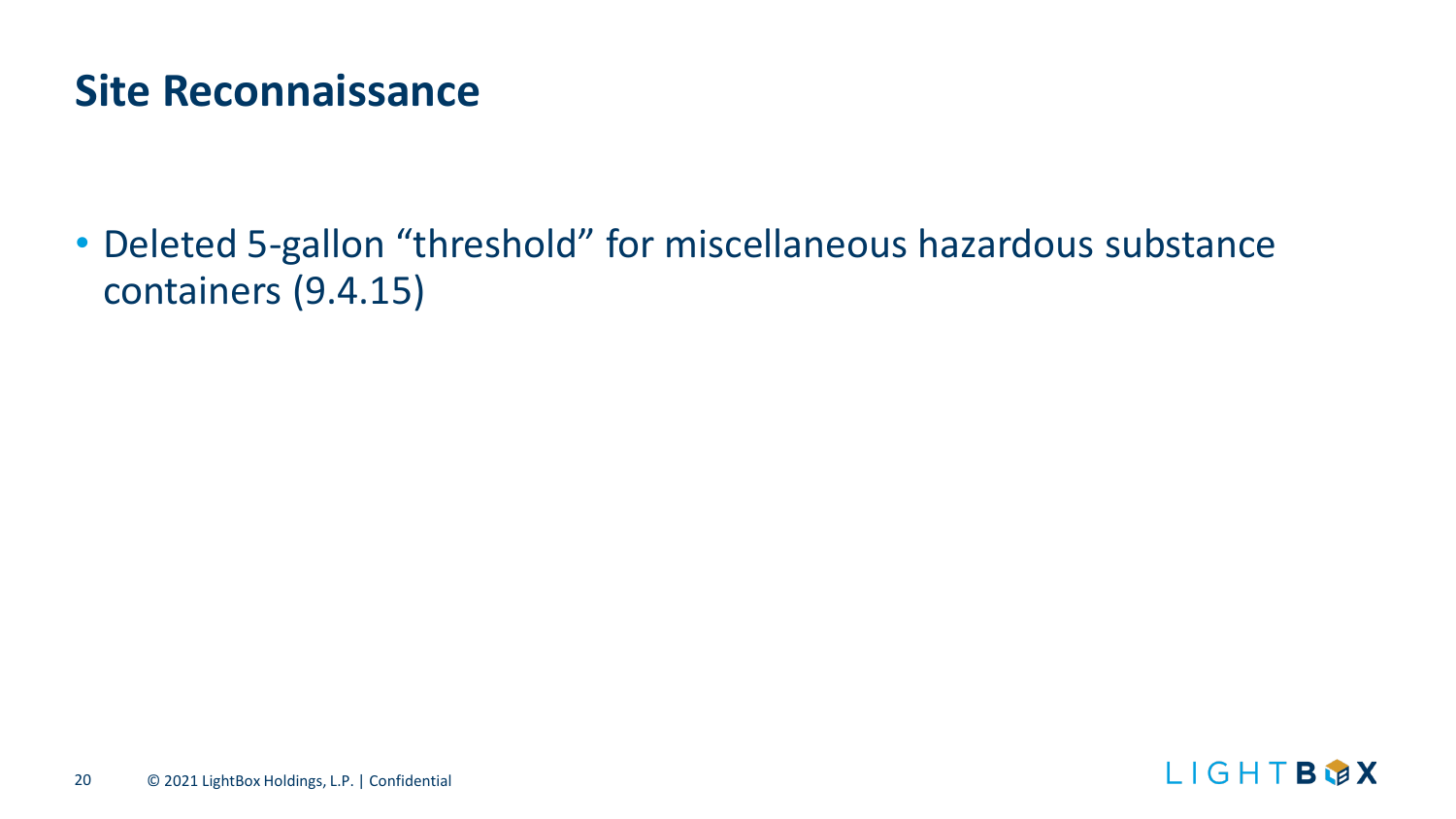**Black** = final text in E1527-21 *Italics* = defined terms in E1527-21 **Blue** = deleted text that appeared in E1527-13 Moved = new location/numbering for text blocks in E1527-13 [ ] = minor comment added by EDR

Moved 9.4.15 *Drums Drums, Totes, and Intermediate Bulk Containers* — The approximate number of containers and a general description of the contents, capacity, types of containers, and the storage conditions shall be included in the *report*; however, a detailed inventory is not required. To the extent visually and/or physically observed or identified from the interviews or records review, drums shall be described in the report, whether or not they are leaking, unless it is known that their contents are not hazardous substances or petroleum products (in that case the contents should be described in the report). Drums often hold 55 gal (208 L) of liquid, but containers as small as 5 gal (19 L) should also be described.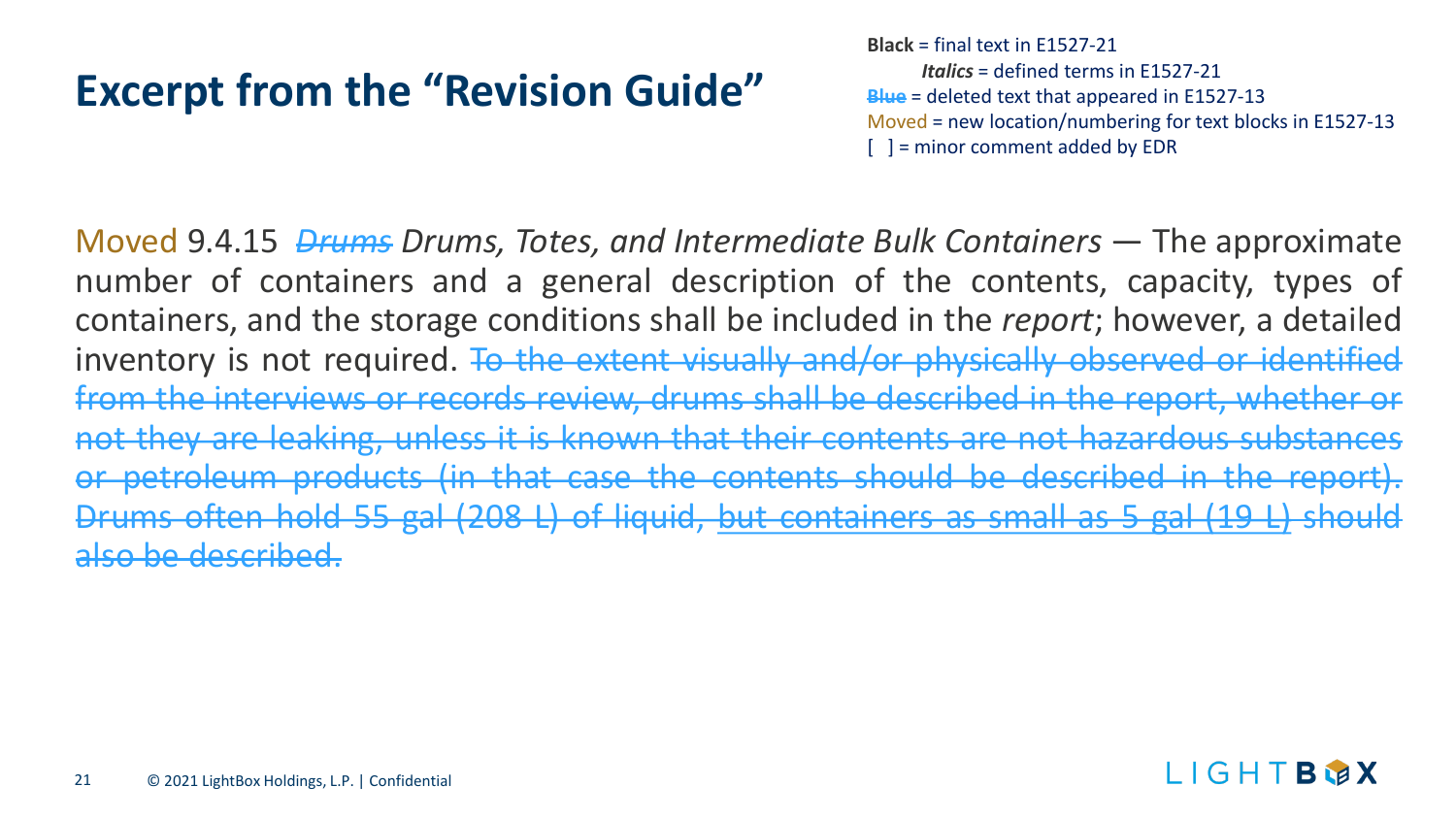### **Site Reconnaissance**

• PCB ballasts, caulk, paint and other items that are PCB-containing and inside or part of a structure are beyond scope (9.4.18)

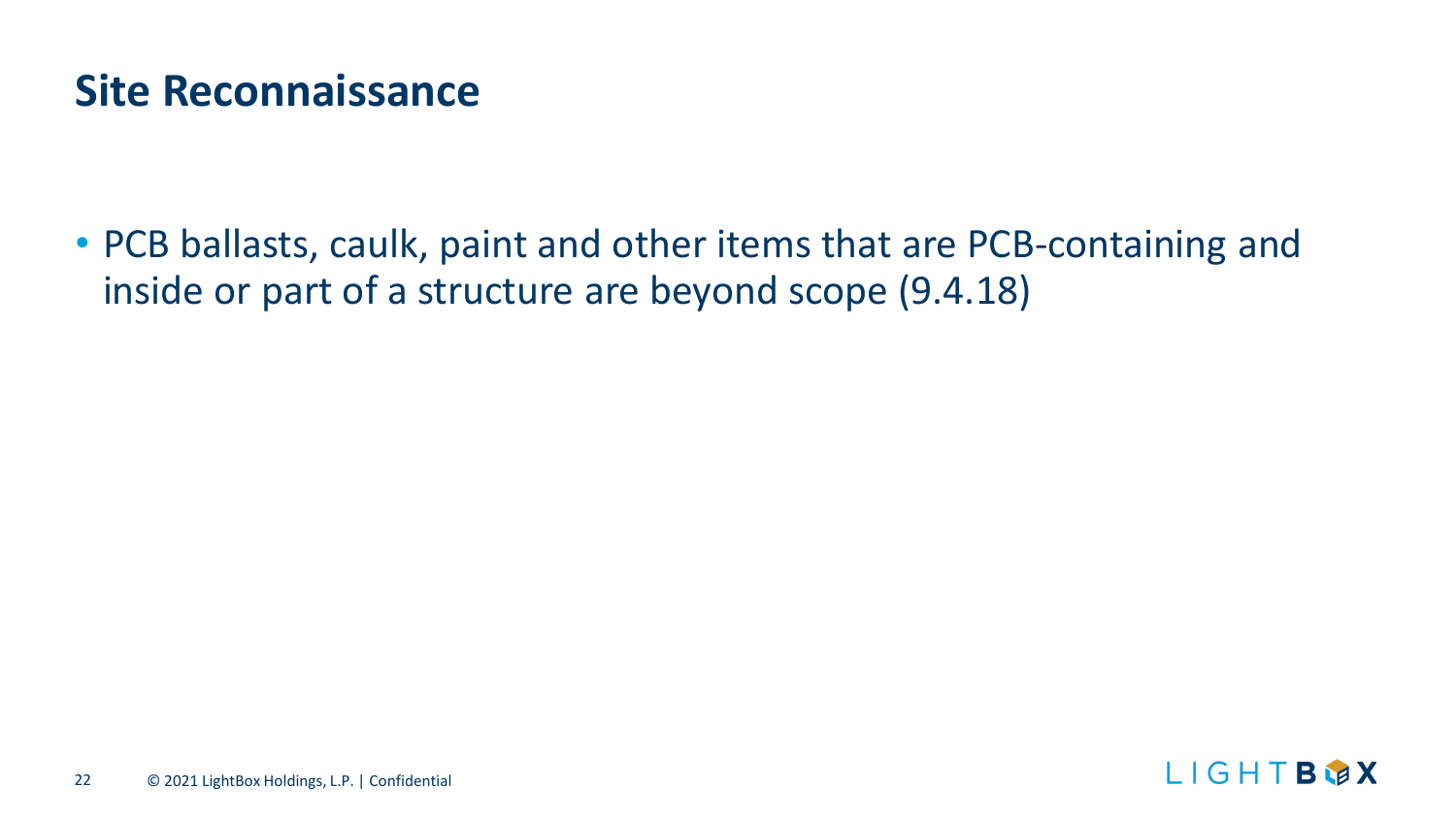**Black** = final text in E1527-21 *Italics* = defined terms in E1527-21 **Underline** = added by EDR for emphasis **Blue** = deleted text that appeared in E1527-13 Moved = new location/numbering for text blocks in E1527-13 New = entirely new or significant rewrite of E1527-13

Moved 9.4.18 *PCBs-Containing Items* — Electrical or hydraulic equipment known to contain PCBs or likely to contain PCBs. shall be described in the report to the extent visually and/or physically observed or identified from the interviews or records review. Fluorescent light ballasts likely to contain PCBs do not need to be noted. Fluorescent light ballasts, caulk, paint, or other materials that may contain PCBs, and are located inside and are part of the building or structure, are outside the scope of this practice. New **Note 4** - Materials potentially containing PCBs (for example, fluorescent light ballasts, paint, caulk) that are not part of the structure and that are not solely within the structure may require identification

[see X1.1.4.3(2)].

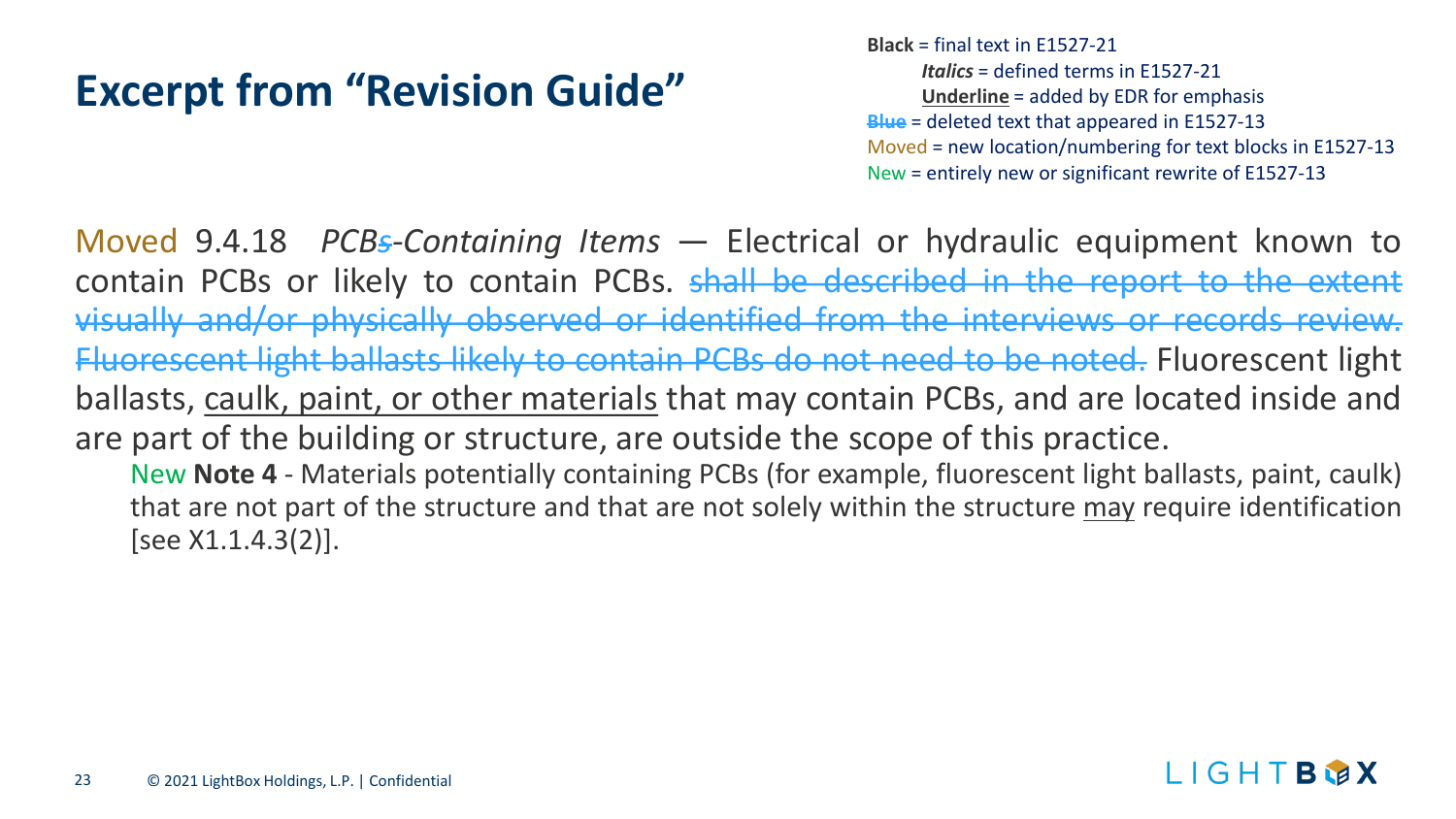

- Presumed Viability of Report 180 days include dates for interviews, government records, site reconnaissance, EP declaration, liens (if included) (4.6.2)
	- Expiration is based on the earliest of these dates

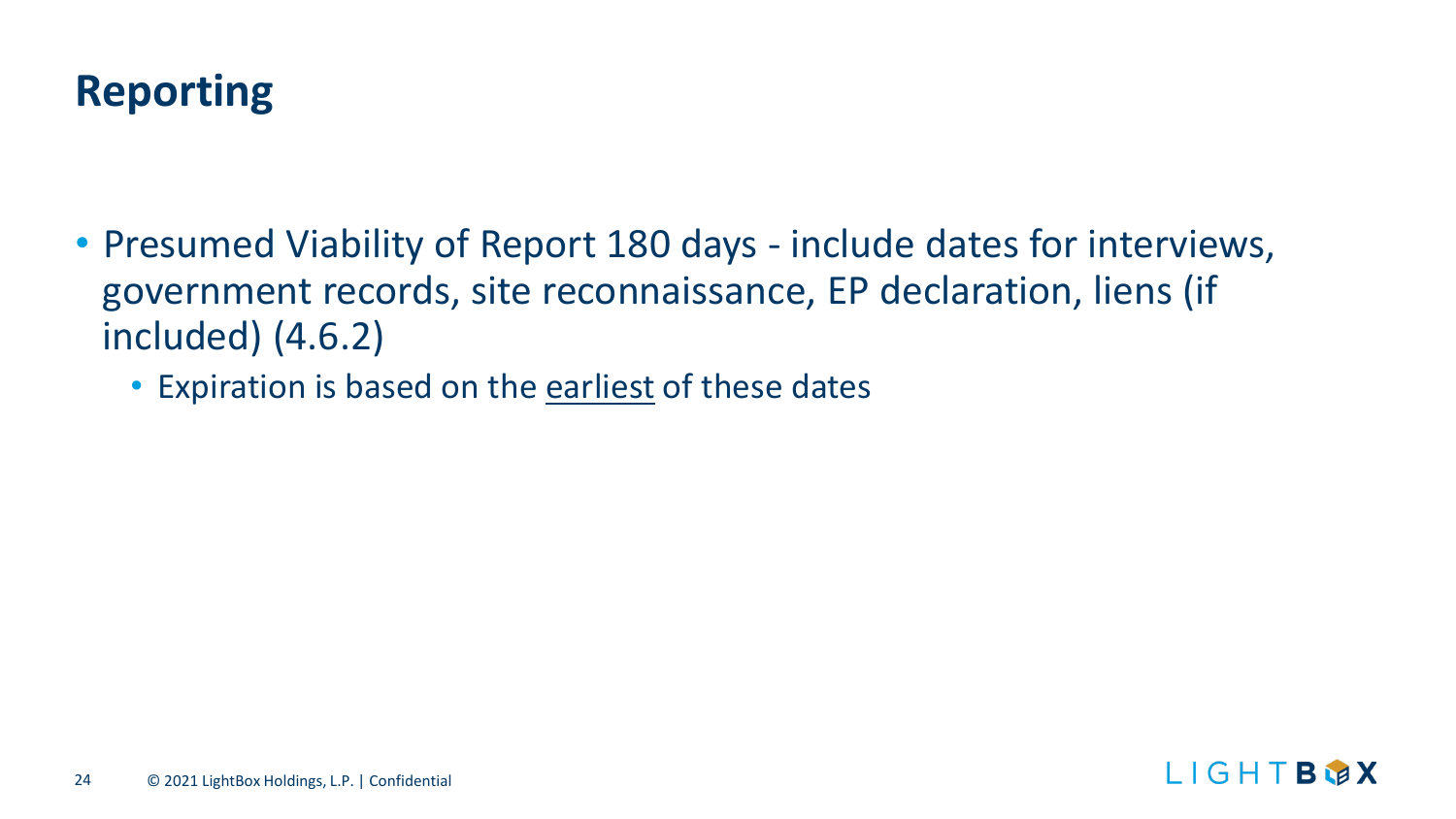**Black** = final text in E1527-21 **Underline** = added by EDR for emphasis New = entirely new or significant rewrite of E1527-13

New 4.6.2 *Updating of certain components—*Subject to 4.8 and the *user's* responsibilities set forth in Section 6, an *environmental site assessment* meeting or exceeding this practice and for which the information was collected or updated within one year prior to the date of acquisition of the *subject property* (or, for transactions not involving an acquisition, such as a lease or refinance, the date of the intended transaction) may be used provided that the following components of the inquiries were updated within 180 days prior to the date of purchase or the date of the intended transaction. All of the following components must be conducted or updated within 180 days prior to the date of acquisition or prior to the date of the transaction:

(i) *interviews* with *owners*, *operators*, and *occupants*;

(ii) searches for recorded environmental cleanup liens (a *user* responsibility, see Section 6);

(iii) reviews of federal, tribal, state, and local government records;

(iv) visual inspections of the *subject property* and of *adjoining properties*; and

(v) the declaration by the *environmental professional* responsible for the assessment or update.

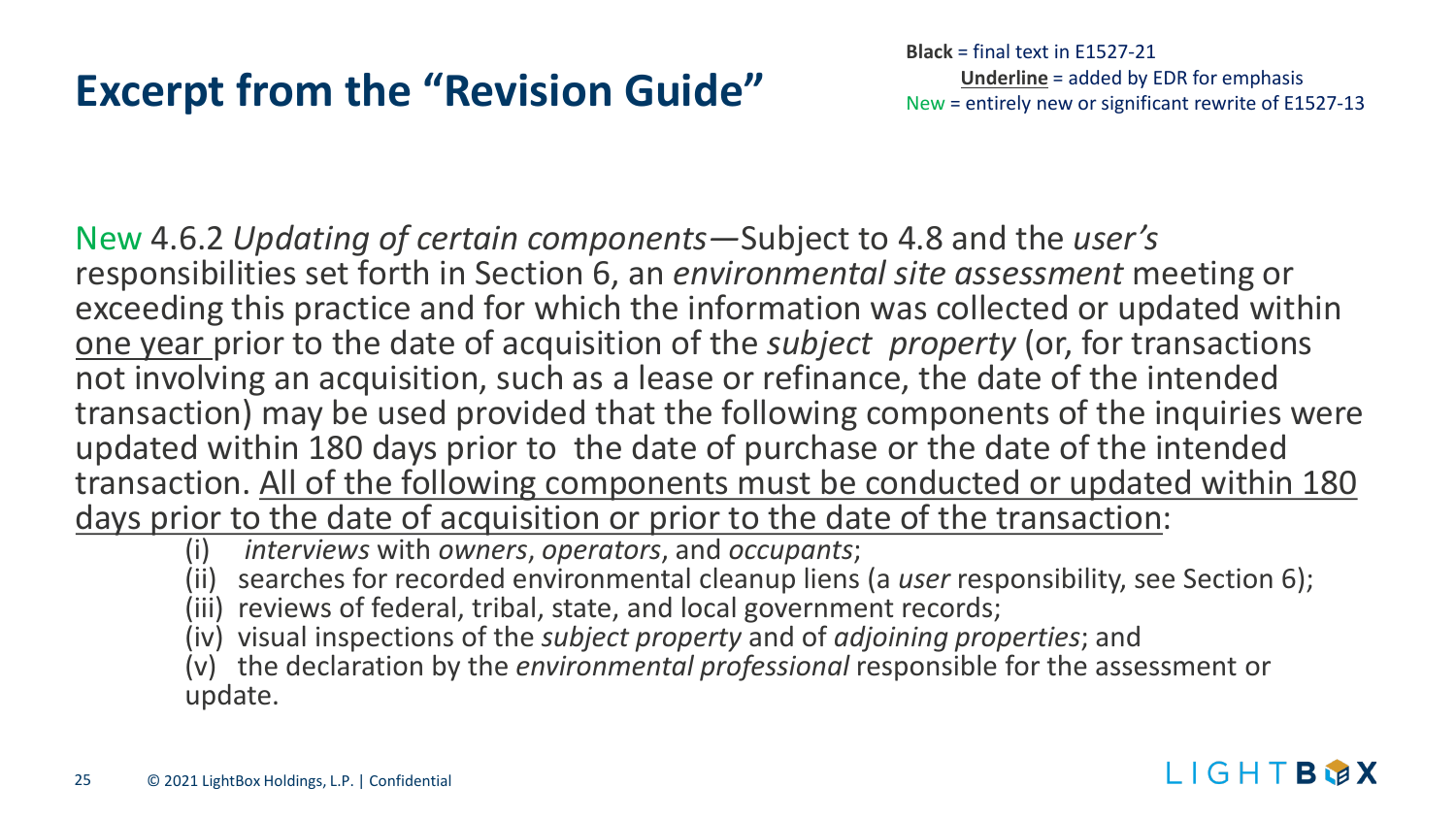

• Site Plan (figures) and Photos added (12.3)

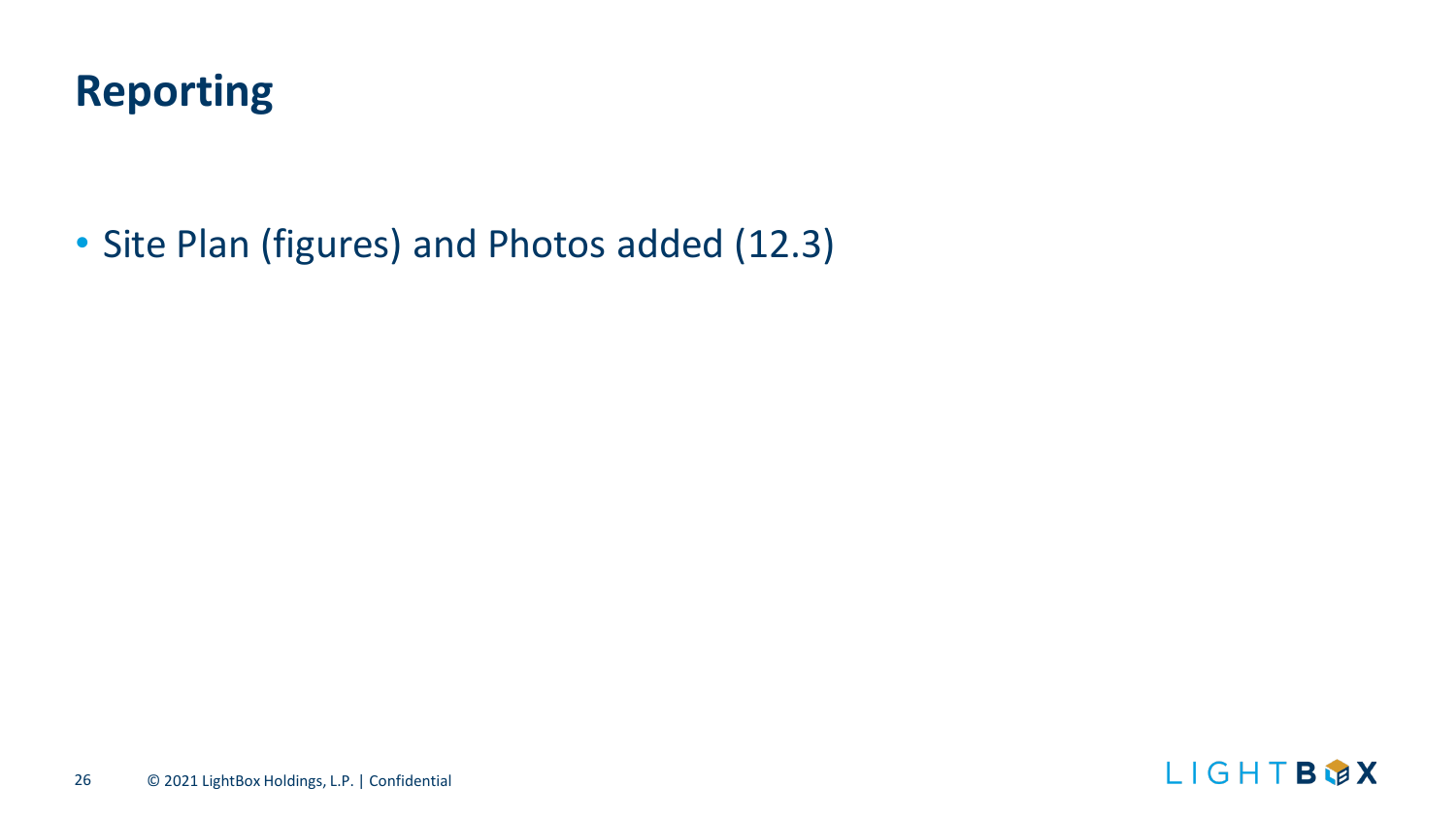### **Excerpt from the "Revision Guide" Black** = final text in E1527-21

*Italics* = defined terms in E1527-21 **Underline** = added by EDR for emphasis **Blue** = deleted text that appeared in E1527-13

LIGHTBWX

12.3 *Contents of Report*—The *report* shall include those matters required to be included in the report pursuant to various provisions sections of this practice. The *report* shall also identify the *environmental professional* and the person(s) who conducted the *site reconnaissance* and *interviews*, and the date(s) the *site reconnaissance* and *interviews* were conducted. In addition, the *report* shall state whether the *user* reported to the *environmental professional* any information pursuant to the *user's* responsibilities described in Section 6 of this practice (for e described in Section 6 of this practice (for example, an *environmental lien* or *AUL*<br>encumbering the *subject property* or any relevant specialized knowledge or experience of<br>the *user* regarding the *subject property*). *minimis conditions* shall be included. At the discretion of the *environmental professional*, other relevant and representative photographs of features, activities, uses, and conditions at the *subject property* may also be included.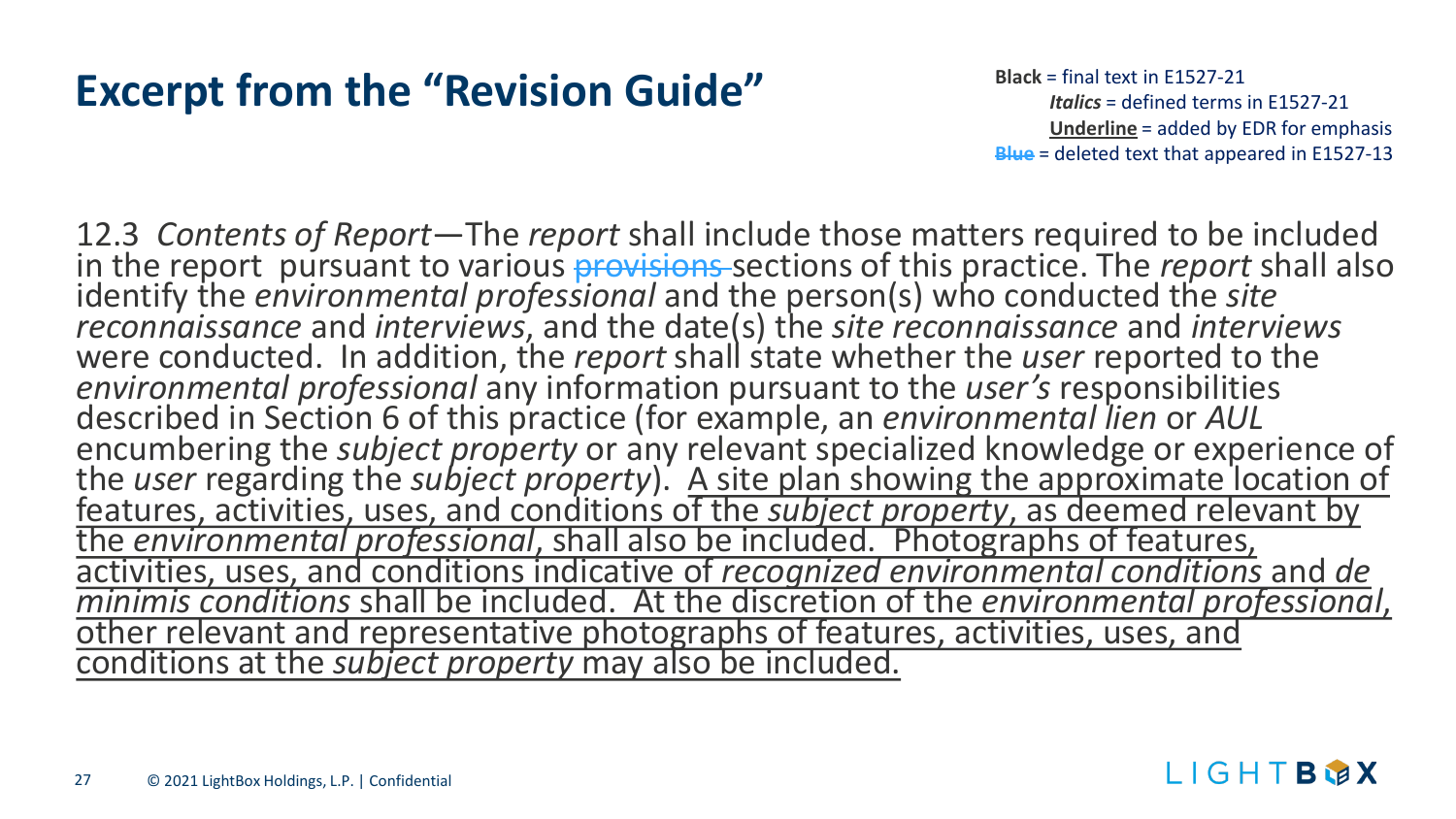### **Reporting**

• Updated EP Declaration (12.7)

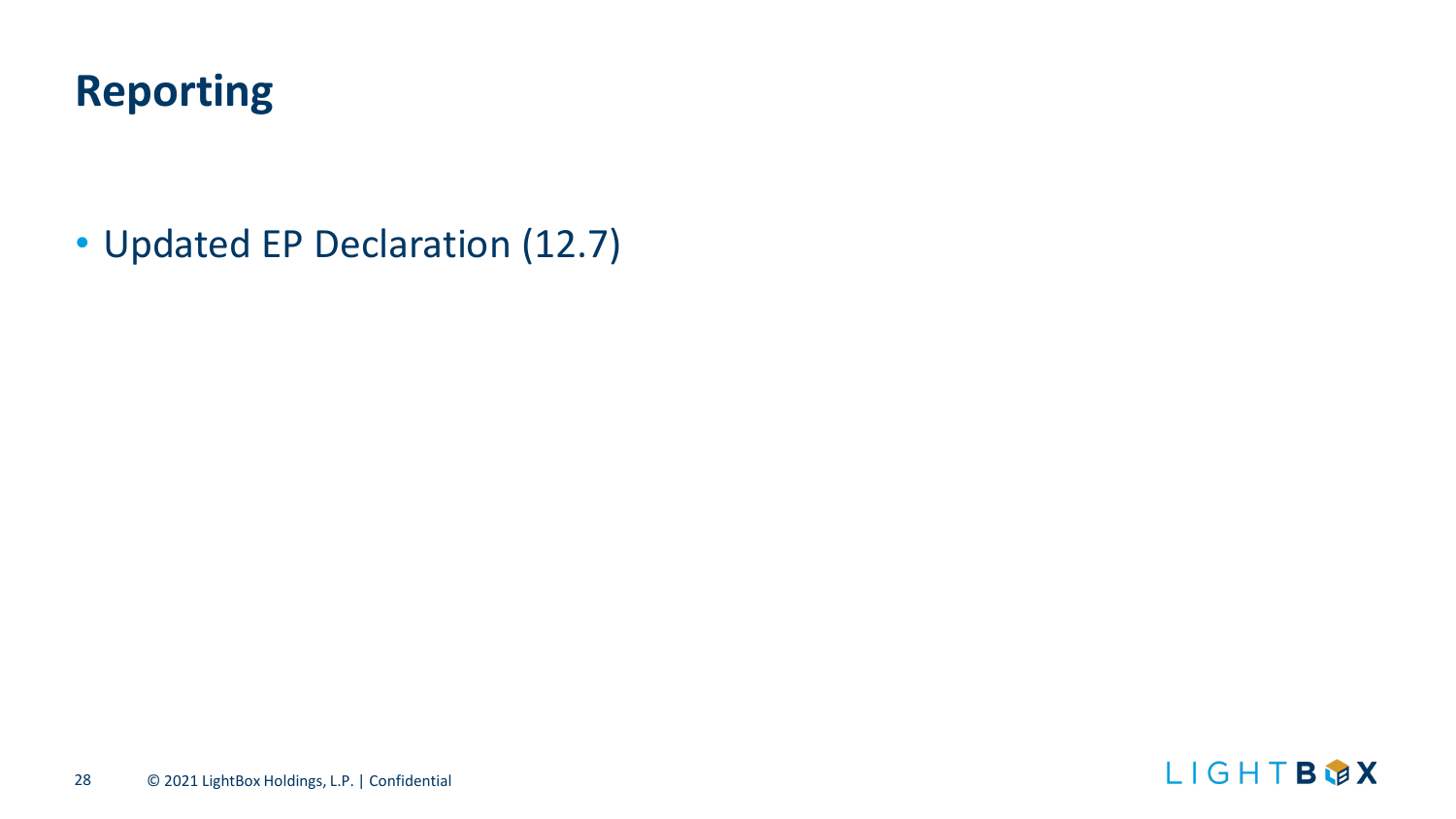**Black** = final text in E1527-21 *Italics* = defined terms in E1527-21 **Underline** = added by EDR for emphasis **Blue** = deleted text that appeared in E1527-13 Moved = new location/numbering for text blocks in E1527-13

Moved 12.7 *Conclusions* — The *report* shall include a Conclusions section that lists summarizes all *recognized environmental conditions* (including *controlled recognized environmental conditions*) and *significant data gaps* connected with the *subject property*. The report shall include a statement substantially similar to one of the following statements:

12.7.1 "We have performed a *Phase I Environmental Site Assessment* in conformance with the scope and limitations of ASTM Practice E1527-21 of [insert address or legal description], the *subject property*. Any exceptions to, or deletions from, this practice are described in Section [ ] of this *report*. This assessment has revealed no evidence of *recognized environmental conditions*, *controlled recognized environmental conditions*, or *significant data gaps* in connection with the *subject property*," or

12.7.2 "We have performed a *Phase I Environmental Site Assessment* in conformance with the scope and limitations of ASTM Practice E1527-21 of [insert address or legal description], the *subject property*. Any exceptions to, or deletions from, this practice are described in Section  $\lceil \,\rceil$  of this *report*. This assessment has revealed the following no evidence of *recognized environmental conditions, controlled recognized environmental conditions*, and/or *significant data gaps* in connection with the *subject property*: (list)."

#### LIGHTBLAX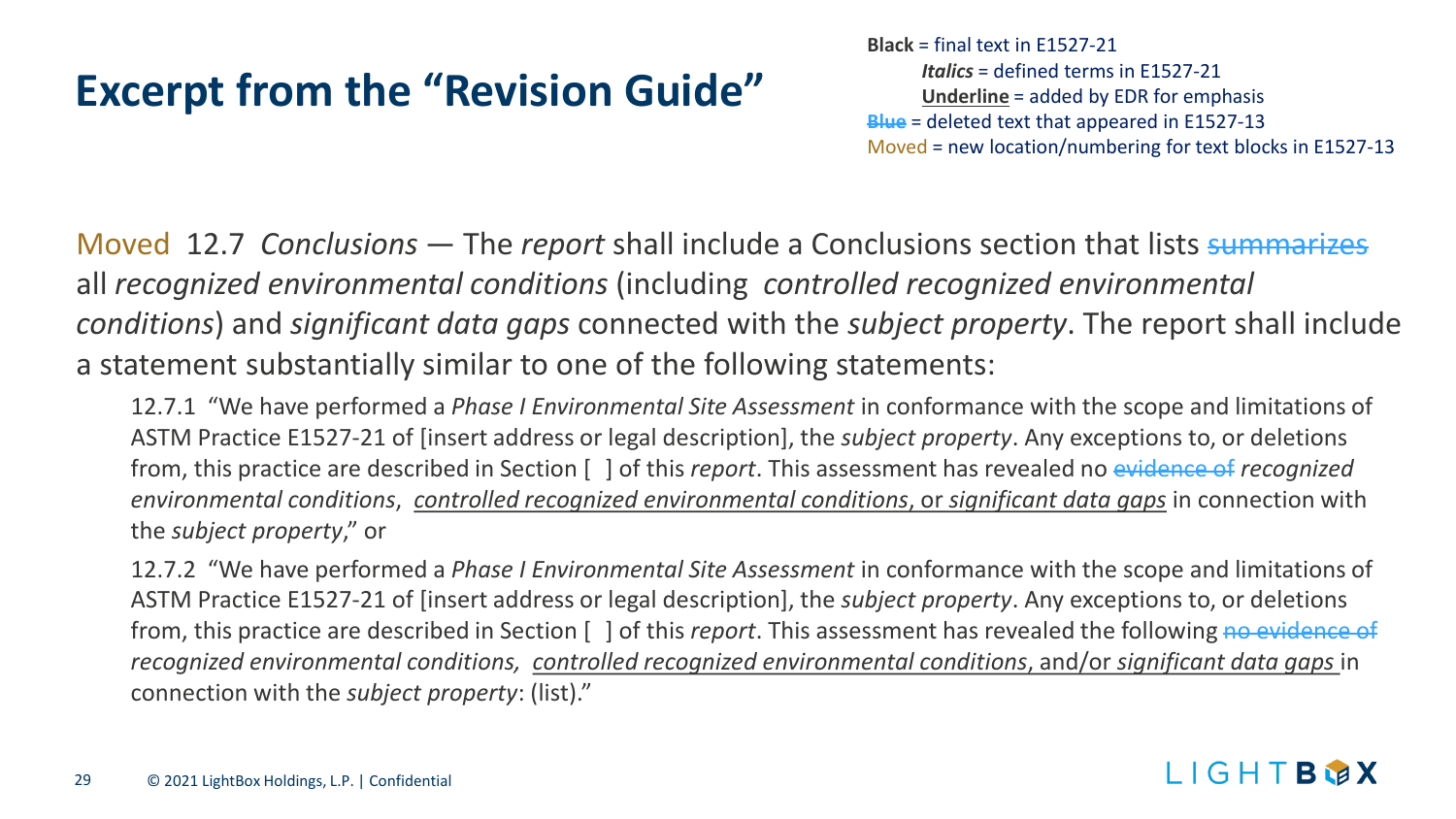### **Reporting**

• General updates to format (X5)

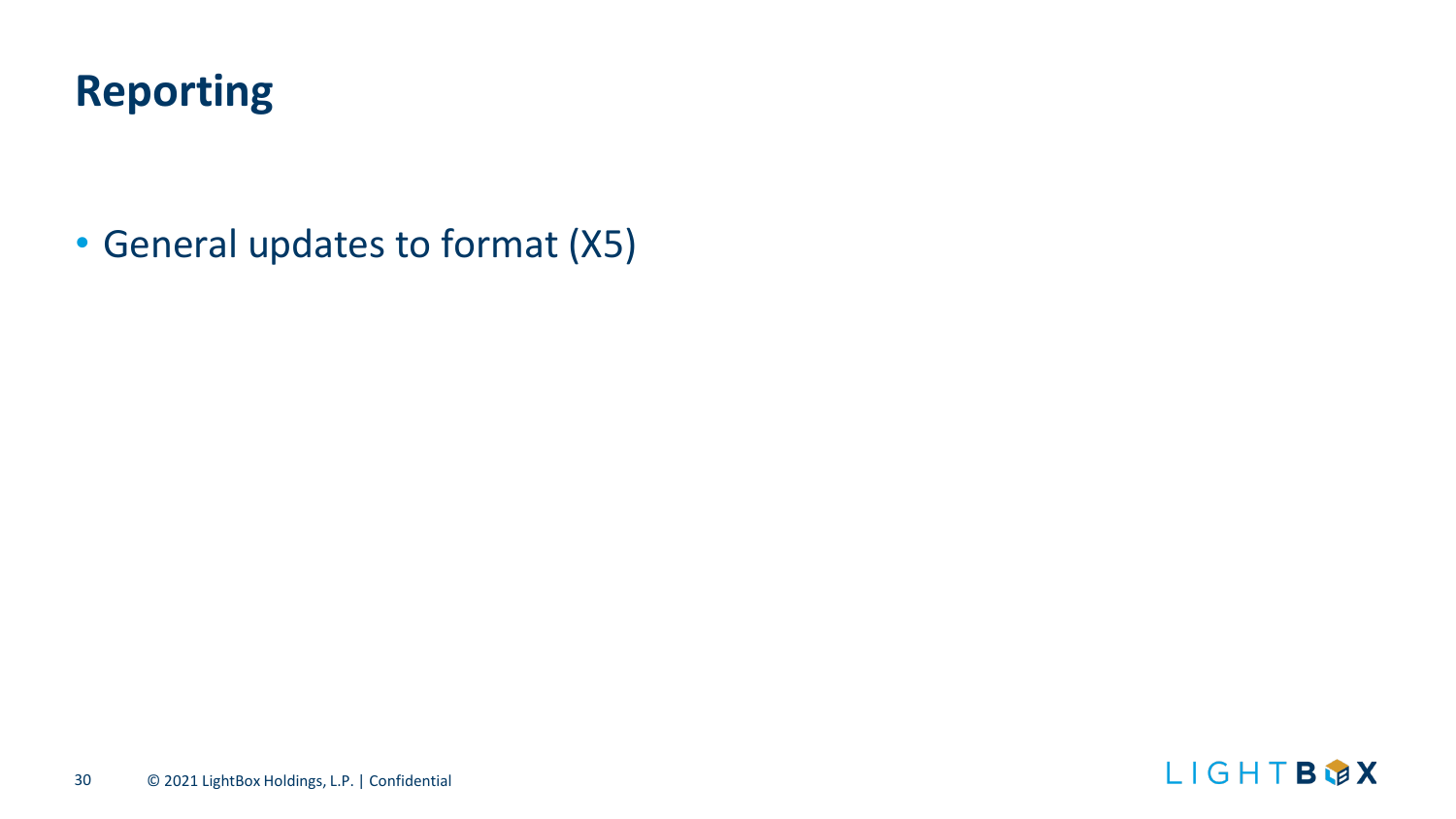**Black** = final text in E1527-21 *Italics* = defined terms in E1527-21 **Underline** = added by EDR for emphasis Moved = new location/numbering for text blocks in E1527-13 New = entirely new or significant rewrite of E1527-13

### Moved X5 SUGGESTED TABLE OF CONTENTS AND REPORT FORMAT

*X5.1 Executive Summary*: significant revisions New *X5.2 Introduction X5.3 User-Provided Information:* no changes *X5.4 Site Reconnaissance:* minor revisions *X5.5 Records Review:* significant revisions *X5.7 Non-Scope Services:* minor revisions New *X5.8 Findings and Opinions* New *X5.9 Conclusions* New *X5.10 Environmental Professional Statement* New *X5.11 References X5.12 Appendices:* significant revisions, plus new subsections New 5.12.1 Figures New 5.12.2 Photographs

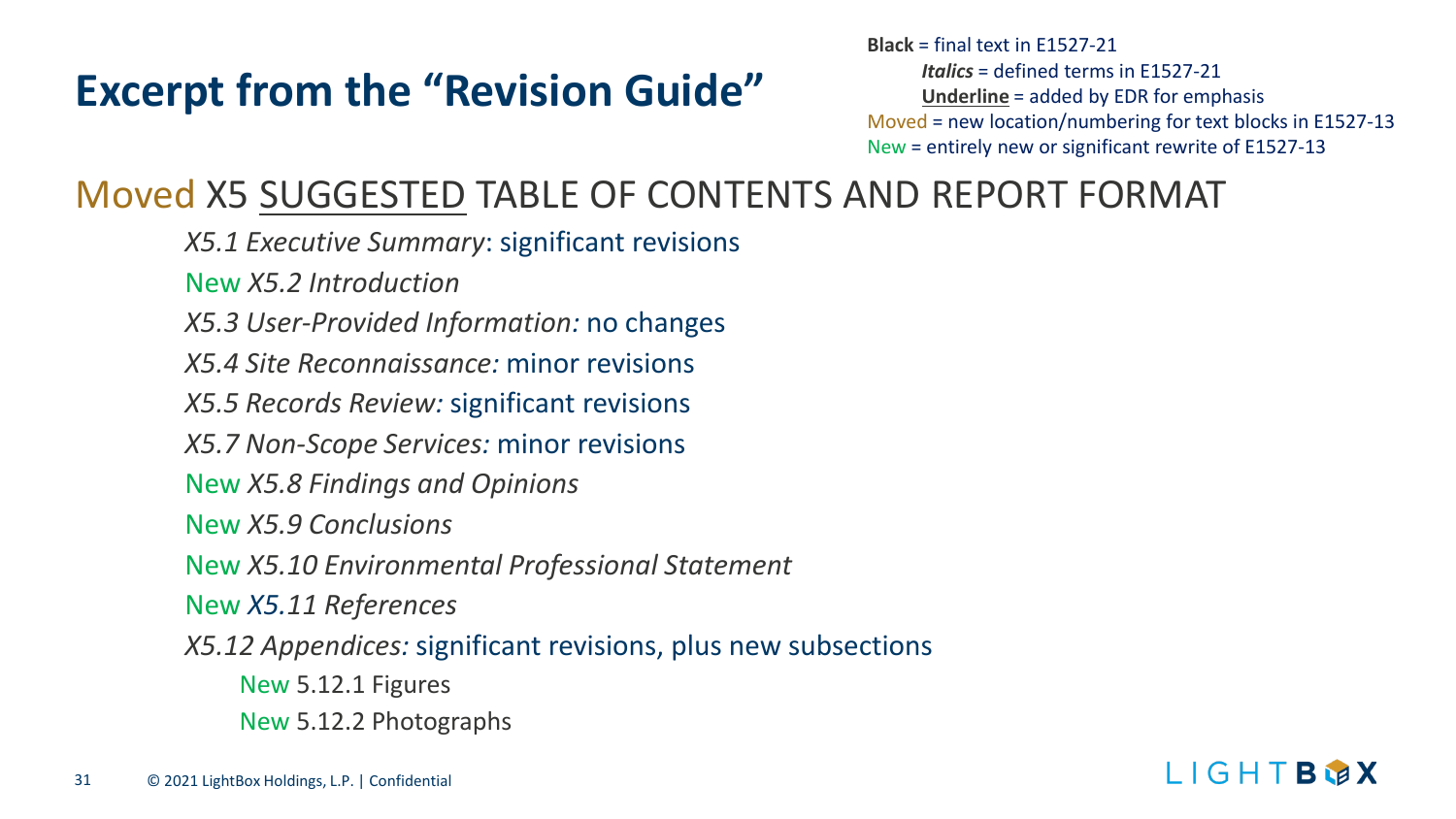### **Next Steps**

- For more information see the LightBox/EDR ASTM Resource Webpage
	- <https://edrnet.com/astm-resource-center/astm-e1527>
- Read E1527-21, then read it again
	- Checkout the revised X1 "Legal Background on CERCLA…"
- Training
	- ASTM updated training
	- Many excellent resources in E1527-21 (REC Flowchart, REC/CREC/HREC examples)
- The "Revision Guide"
- Ongoing Webinar series…stay tuned!

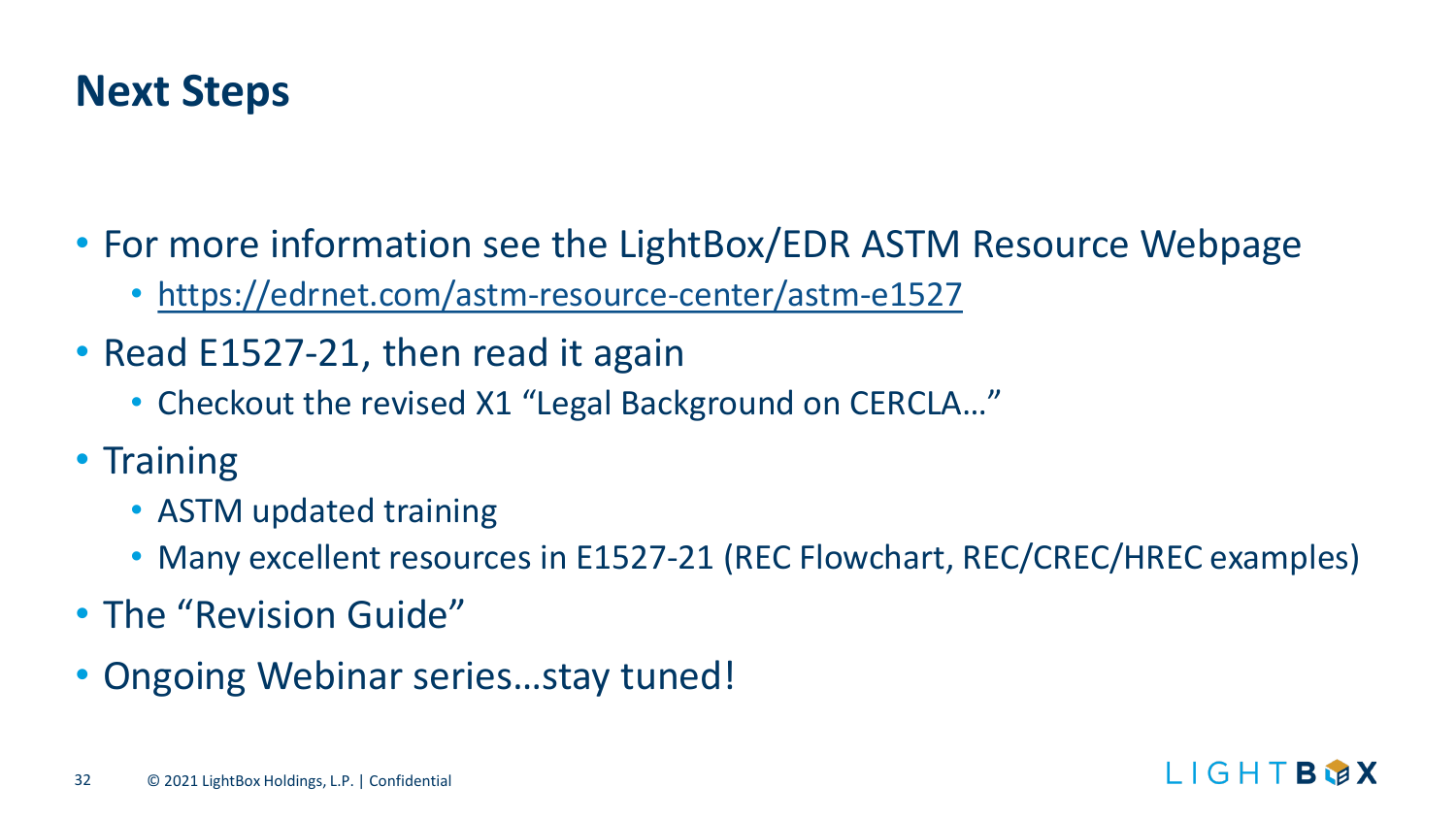# E1527-21 Appendix

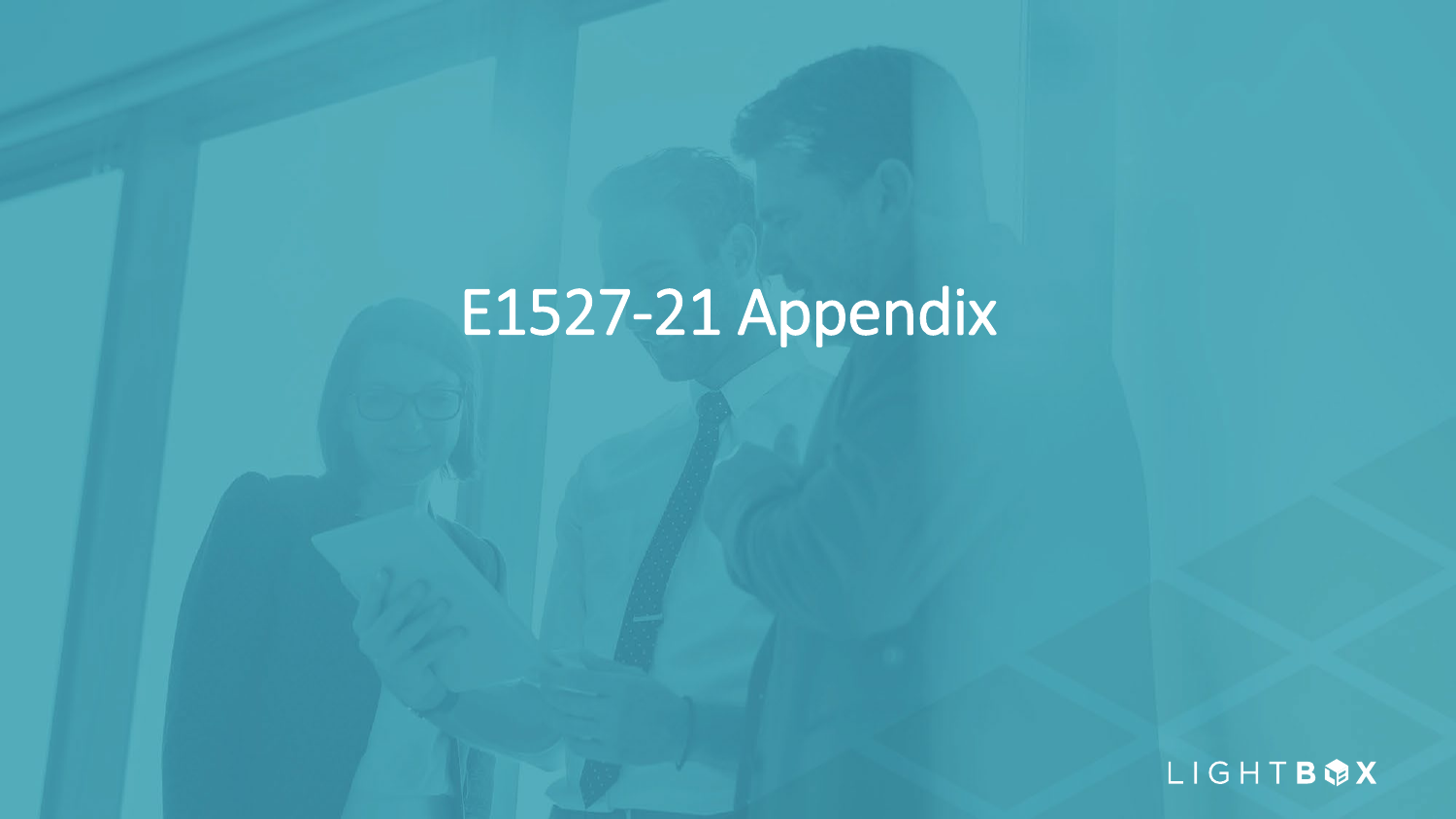**Black** = final text in E1527-21 *Italics* = defined terms in E1527-21 Moved = new location/numbering for text blocks in E1527-13 New = entirely new or significant rewrite of E1527-13

X1 LEGAL BACKGROUND ON CERCLA AND THE APPLICATION OF "ALL APPROPRIATE INQUIRIES" TO THE PRACTICE ON ENVIRONMENTAL ASSESSMENTS IN COMMERCIAL REAL ESTATE TRANSACTIONS

• Significant revisions, recommended that all EPs review

X2 DEFINITION OF ENVIRONMENTAL PROFESSIONAL AND RELEVANT EXPERIENCE THERETO, PURSUANT TO 40 CFR §312.10

• No changes

Moved X3 USER QUESTIONNAIRE

• X3.1 Re-numbered, otherwise no changes

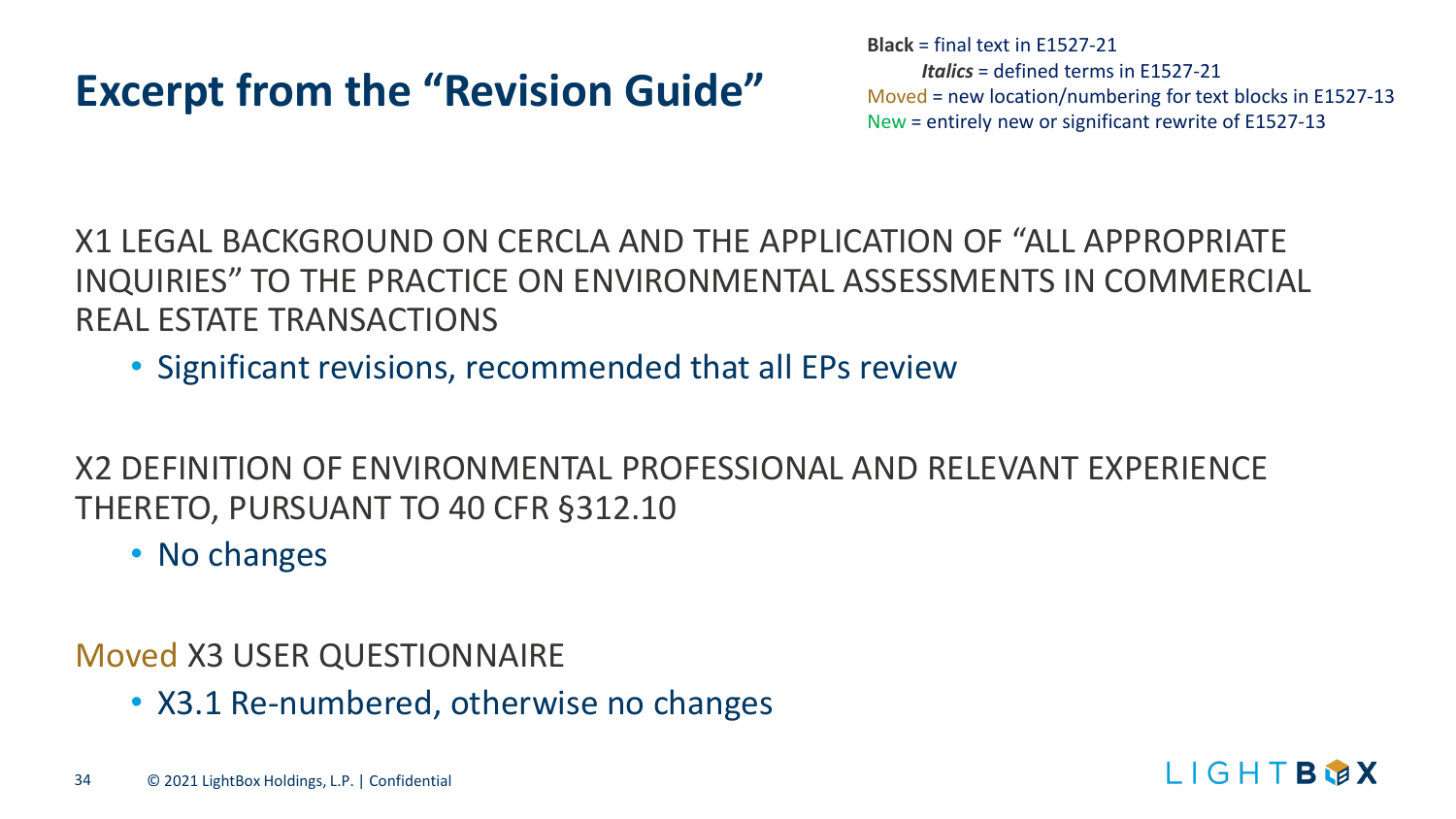**Black** = final text in E1527-21 *Italics* = defined terms in E1527-21 New = entirely new or significant rewrite of E1527-13

New X4 ADDITIONAL EXAMINATION OF THE RECOGNIZED ENVIRONMENTAL CONDITION DEFINITION AND LOGIC

> New X4.1 *Recognized Environmental Condition* — Definition Broken down, with detailed explanation of the wording and intent of the definition

New X4.1 Simplified REC Logic – graphic portrayal of ESA **Conclusions** 

New *X4.3* Examples to Accompany Simplified REC Logic Diagram